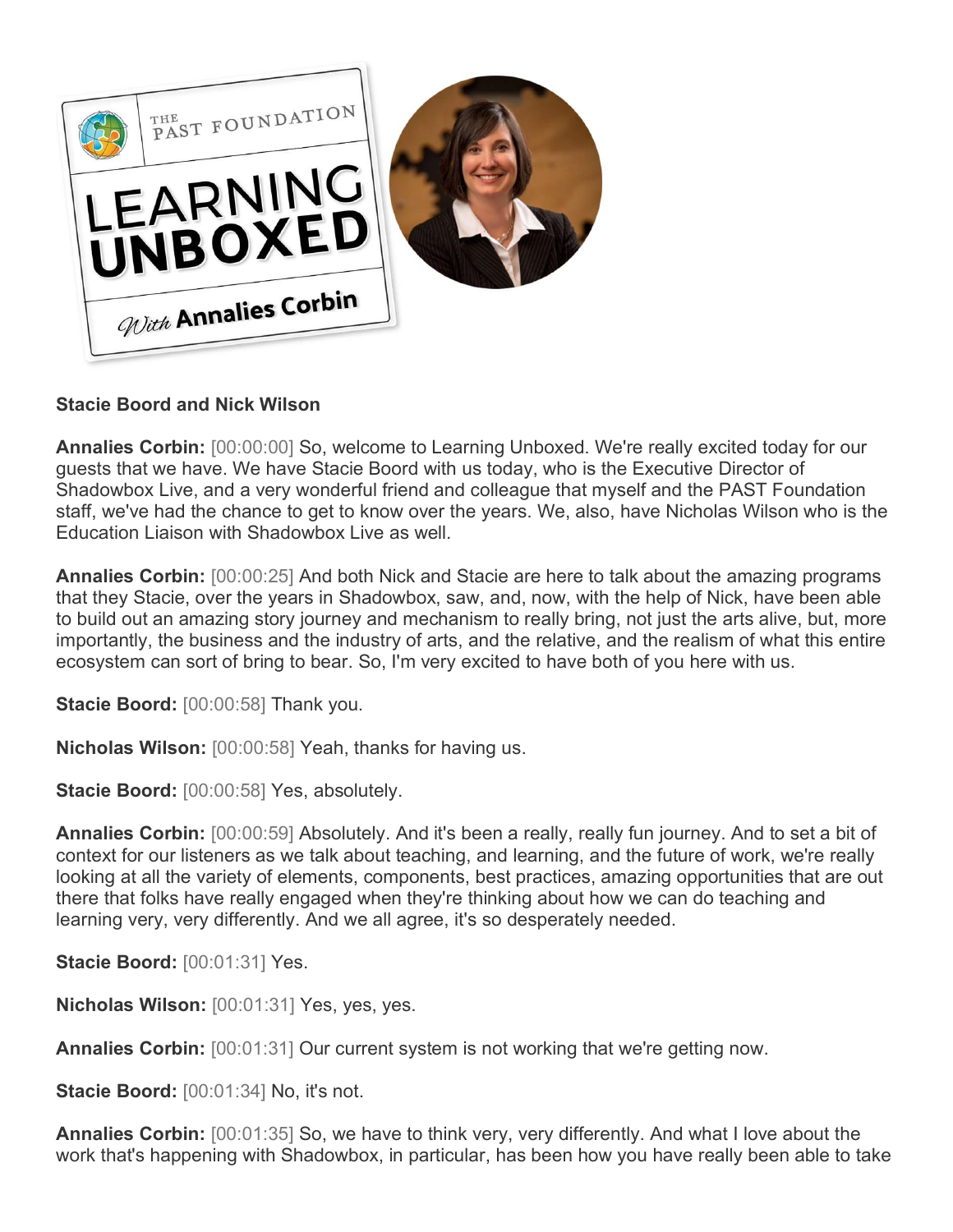the ethos of that industry and show folks the power of it across multiple careers. So, with that in mind, Stacie, I want to start with you largely with, what the heck were you thinking?

**Stacie Boord:** [00:01:55] Yeah, right?

**Annalies Corbin:** [00:01:56] I mean, you've been in this business for 30 plus years-

**Stacie Boord:** [00:02:00] 30 years, yes.

**Annalies Corbin:** [00:02:00] ... as an amazing performance and seeing every aspect of this business and industry. So, way back when, set the stage for us, why the heck do a student-based program? And what did that look like?

**Stacie Boord:** [00:02:13] It was interesting because we developed our art form. And so, in doing so, there was already a lot of teaching because we had people that came in that had literally no experience but had natural talent. We had people who had a theater background but maybe didn't sing. And, I guess, I should say our art form is sketch comedy, rock and roll. We do dance theater now. I mean, it's developed into a lot of things, but it's all centered on the rock aesthetic, which is very ballsy, uninhibited. It's all about courage.

**Annalies Corbin:** [00:02:49] Bold.

**Stacie Boord:** [00:02:50] It's bold, all of that.

**Nicholas Wilson:** [00:02:52] Yes, bold.

**Stacie Boord:** [00:02:52] And so, when we got to about our 20-year mark, we decided, "Listen, we need to reach back into the community." At that point, we had been pretty insular. And to be honest, it was more about just focusing on the task at hand. We were developing. We were trying to get stronger and improve our artistic endeavors. And with that, a lot of education was happening. It came from a phone call that I made to Battelle where I was wondering, how does this whole community support thing, how does this work? We hadn't done any of that yet. How are all income done?

**Annalies Corbin:** [00:03:25] How do we get funding?

**Nicholas Wilson:** [00:03:25] How do you do this?

**Stacie Boord:** [00:03:25] How do we get funding? I see people get money. How do I get money? How does this work? And I happened to get really lucky and have a person on the phone that was a Shadowbox patron. And Christine was willing to meet with me. And she started telling me about the school called Metro School, high school, and was explaining it to me, and I was just fascinated by the model.

**Stacie Boord:** [00:03:50] And at that point, really, had no intention of starting an education program, but I was so fascinated by that. I went on tour, and I thought the whole concept was so in line with how we thought of our business and how we thought of our personal journeys of betterment. And when I realized that they didn't have an arts program, and I thought they're so innovative, and arts would align so beautifully with this. And it was -- I mean, it really was like an epiphany. It was like a vision. And I sat down, I was like, "I know what we could do. We can audition these kids. We can teach them what it's like to be a performing artists and hold their feet to the fire." And we did it.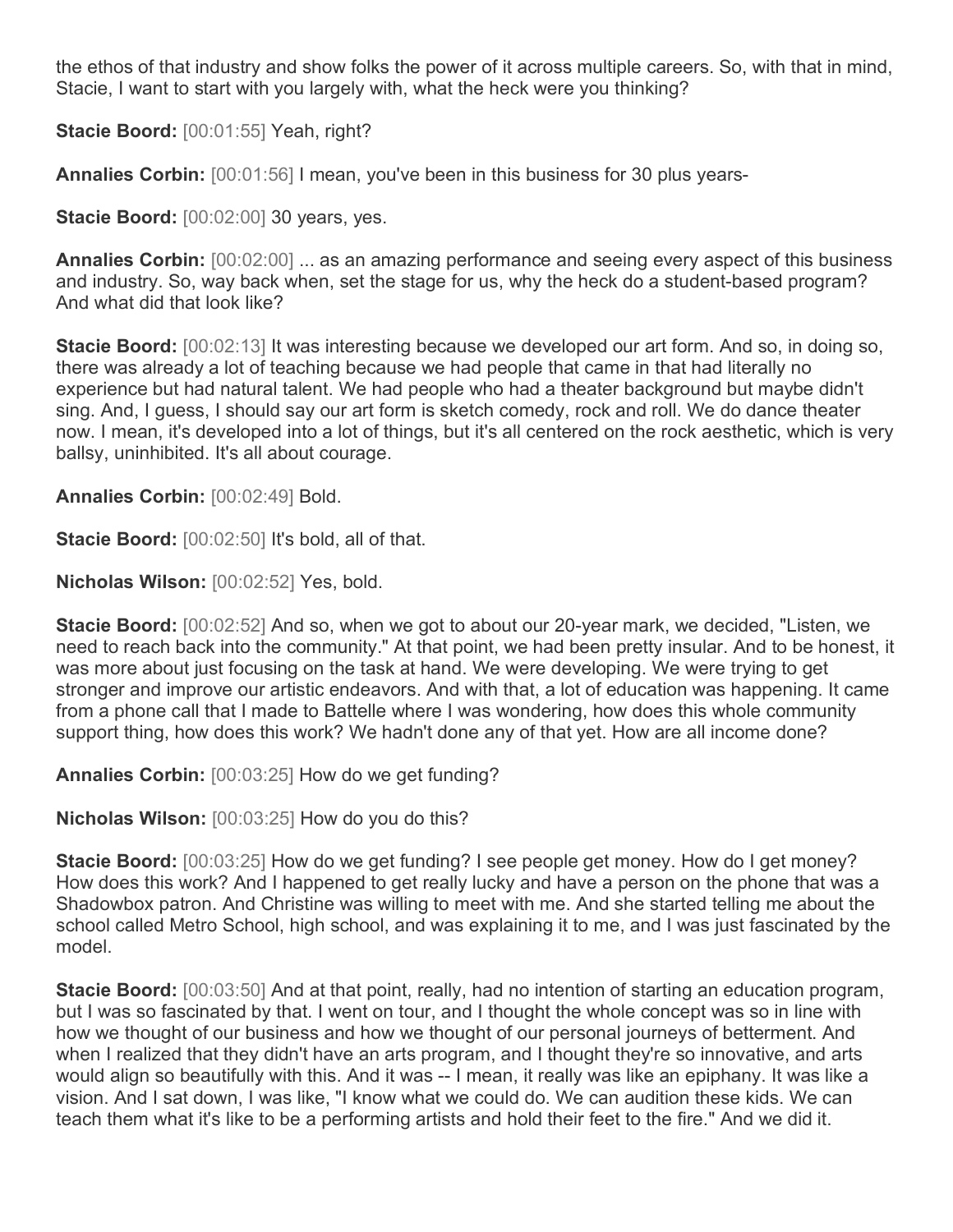**Stacie Boord:** [00:04:32] And it so far exceeded my expectations, but it was actually a beautiful transition because we actually had been doing it all along with our own ensemble members that, really, teaching a 15-year-old teacher and teaching a 25-year-old, there's really not much difference.

**Nicholas Wilson:** [00:04:49] It's exactly the same.

**Stacie Boord:** [00:04:50] It's exactly the same. And it was so successful that, really, that changed my life's path. I felt like I had truly found a calling and that I had a responsibility to continue it, and to further it, and deepen it, and improve the lives of these kids because, to be honest, it was improving the lives of us. I was becoming a better performer because I was required to stipulate why I make the choices I make on stage and, also, why my preparation is the way it is, and what you gain from it.

**Stacie Boord:** [00:05:25] And so then, to align ourselves so beautifully with PAST Foundation. And, also, you guys gave me verbiage. You said, "Oh. Well, what you're doing is a multidisciplinary approach." I'm like, "I don't know about that. I just know it works." So, it was really -- it's been a fascinating journey.

**Annalies Corbin:** [00:05:38] It has been a fascinating journey, and one that when I step back and think about the last decade, 15 years or so, of PAST evolution, it's actually one of the partnerships that I am most proud of because I think that when we look across the scope and scale of the things that we've done, and we try anything and everything, right?

**Stacie Boord:** [00:05:57] Right.

**Nicholas Wilson:** [00:05:58] Yes.

**Annalies Corbin:** [00:05:58] So, our cultures aligned in that sense.

**Stacie Boord:** [00:06:01] That's right.

**Nicholas Wilson:** [00:06:01] Yeah, exactly.

**Annalies Corbin:** [00:06:01] But the other piece of it is there's so much hangup - I guess, maybe is the way I want to put it - and a lot of debate as it relates to -- especially when you talk about specialty, or transitional, or transformative school endeavors, however you want to define. And we get so caught up, for example, especially with STEM as in the early going. And even still today, we get real caught up in the letters. And that's really not what it's about.

**Nicholas Wilson:** [00:06:25] No.

**Annalies Corbin:** [00:06:25] And one of the things that I've loved, loved, loved about this partnership is that this partnership has made it possible for students who self-identify as, "I'm the nerd. I'm the science geek. I'm this particular piece of the population that somehow this isn't for me." And the reality is it is for you in so many different ways and the skills in particular. I mean, what I love about Shadowbox, and whether it'd be boot camp - and we'll talk about those in a minute - or some Rocks the Box, every time I go, I see kids who I could barely get to speak to me prior to this experience who suddenly are the most amazing human beings.

**Nicholas Wilson:** [00:07:05] Yeah.

**Stacie Boord:** [00:07:05] And I think-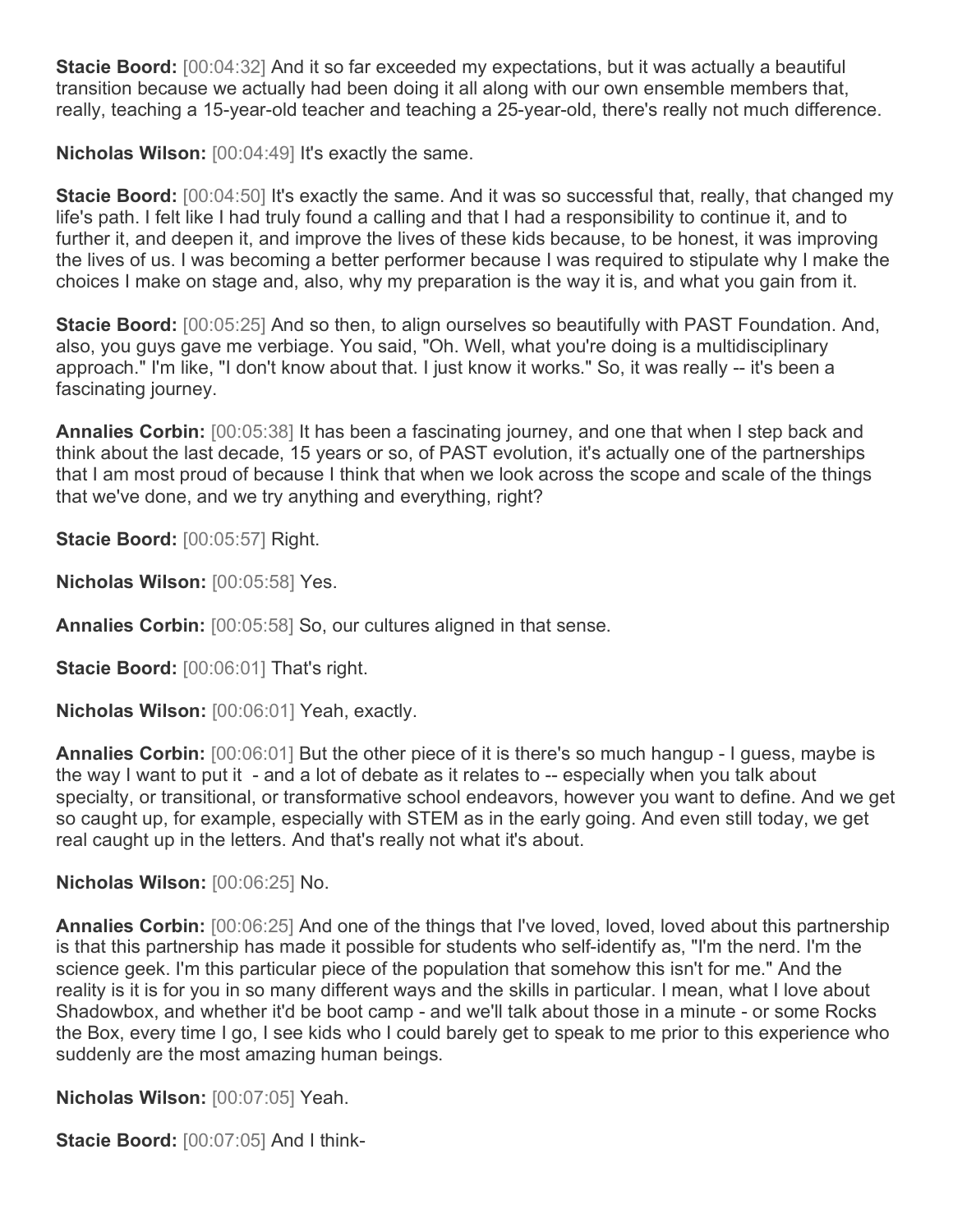**Annalies Corbin:** [00:07:05] It's awesome.

**Stacie Boord:** [00:07:05] I think it's twofold. One is that we're able to instill in everybody. There's so many different sides to all of us.

**Annalies Corbin:** [00:07:13] Exactly, exactly.

**Stacie Boord:** [00:07:14] And just because you haven't tapped into the rock star side of you doesn't mean it's not there, and you just have to have the courage-

**Nicholas Wilson:** [00:07:21] To get up there and do it.

**Stacie Boord:** [00:07:22] ... to get up there and do it. And I am always saying, I'm going to want you to go for that high note. What's the worst thing that's going to happen if you don't hit it? You don't hit it. And then, we do it again, and we figure out how to do it, or we change the line, but the world's not going to stop. Nobody has a disease, a terminal -- Nothing other than you learn. That's the only thing. And the more that you attempt something and maybe fail it, but you get closer to it, the less that failure and that rejection. It doesn't hurt as much anymore.

**Nicholas Wilson:** [00:07:52] Yeah, you train them you train them be a rock star in-

**Stacie Boord:** [00:07:54] Everything.

**Nicholas Wilson:** [00:07:54] ... everything they do.

**Annalies Corbin:** [00:07:56] Exactly.

**Stacie Boord:** [00:07:57] Everything.

**Nicholas Wilson:** [00:07:57] You're acing a math test, you are a rock star at that math test. And it allows you to go into that preparation with, "This is how I have to prep to be a rock star. I'm going to do that in my classroom today." It's integrated.

**Annalies Corbin:** [00:08:08] And it's awesome, and it's awing. I mean, I don't think I could say enough for you guys to hear. It is awing to sit on the other side of this and to watch it. And it's been awesome that we've been able to help coordinate in so many different things over the years, but the reality, for me, as the greatest joy is to sit on the backside and watch it unfold because it's amazing.

**Annalies Corbin:** [00:08:29] So, with that in mind, Nick, your journey and your story in all of this is part of that inspiration. I mean, you were that student. So, the first time you encountered Stacie and STEM Rocks the Box, you were that kid in high school trying to figure a million things out. I have no doubt because that's what teenagers do, right?

**Nicholas Wilson:** [00:08:51] Yeah.

**Annalies Corbin:** [00:08:51] So, for you, why take the risk? It's the same question. It was a risk for Stacie to start this crazy program that seems -- We totally understand how it's all connected, but from the outside looking in, folks we're like, "You're kind of nutsy to do this."

**Stacie Boord:** [00:09:05] Oh yeah.

**Nicholas Wilson:** [00:09:07] Yeah, yeah, yeah.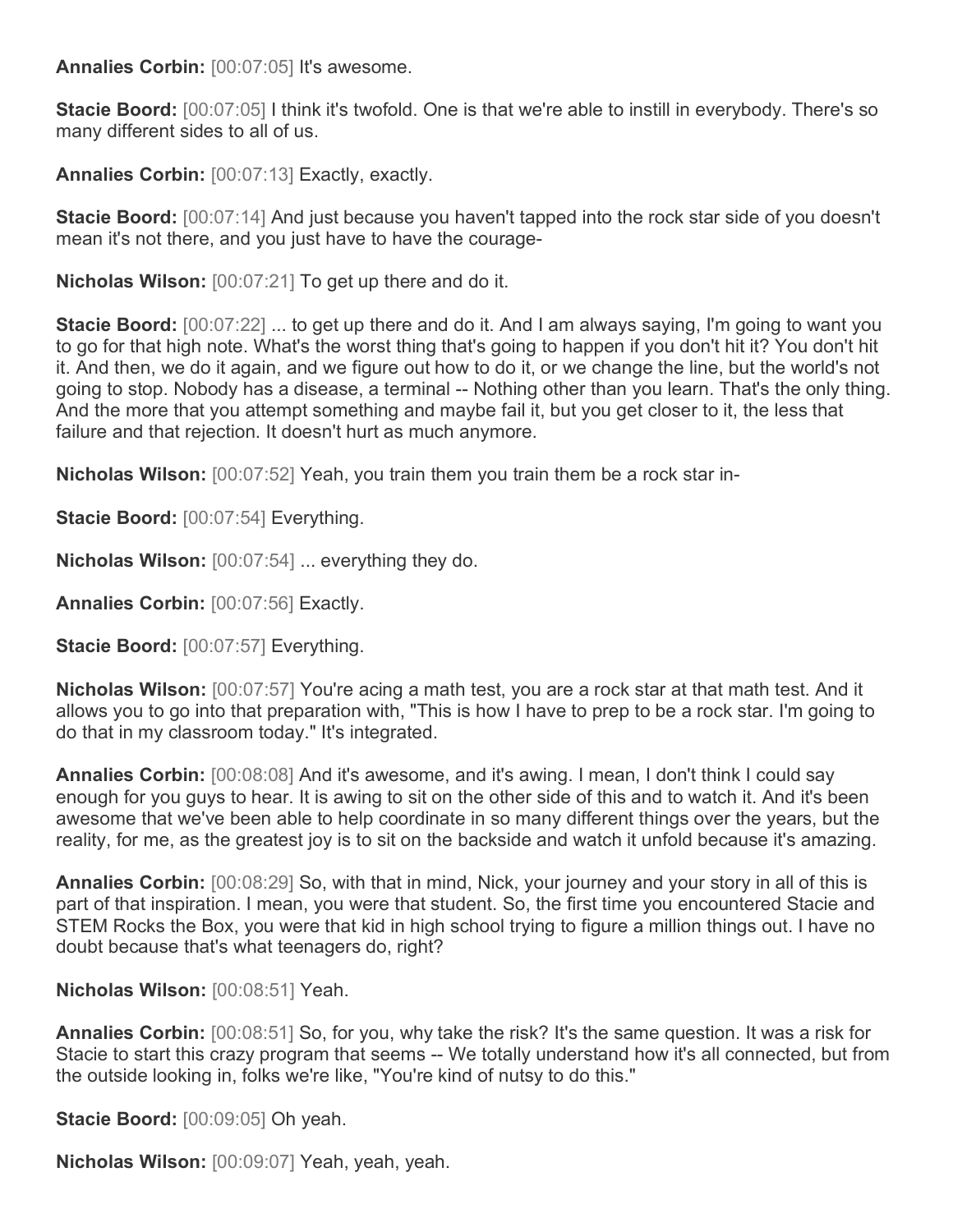**Annalies Corbin:** [00:09:07] But, Nick, you were truly the brave one because you said, "I'll give it a try." What were you thinking?

**Nicholas Wilson:** [00:09:13] Well, I've always kind of been a go-getter and-

**Stacie Boord:** [00:09:16] And still is.

**Nicholas Wilson:** [00:09:16] Yeah. In high school, I was a theater kid, but my high school was all about academics, arts, and the athletics. So, you could be a popular kid in every aspect of that. So, it's like, "I wanted to be the arts." So, I did that. Both of my vocal teacher and my theater teacher said, "You need to go for this program. You just need to go." So, I was like, "Okay. So, another performance opportunity. Something else to put on my resumé," and hadn't heard nothing about Shadowbox Live, didn't know anything about rock and roll.

**Nicholas Wilson:** [00:09:47] So, I went in, and just auditioned, and thought, "Cool. This is a cool program." When I went in for the audition, they were rehearsing for Back to the Garden doing Somebody to Love. And I saw this big dance number, and I watched. It was like, "What did I just get myself into?" And auditioned, and it was really relaxing, and I loved it. I kind of just took a leap, and loved doing the show, and I was like, "I enjoy what you do. Can I do some more?"

**Stacie Boord:** [00:10:15] He did. He never went away. There was always like after that program, he was like, "So, I see you're doing Rent. Could I be in the ensemble?" I mean, we haven't even thought that. I mean, he kind of was like this -- He helped me to realize the professional opportunity because he's a very strong dancer. He was still working on vocals, and the acting, and all that, but he really had a true natural talent for dance. And we're like, "Well, that's a great idea. Let's do that." And so, that's kind of where that whole thing came from just because of his desire and his courage to ask, "Can I do this?"

**Annalies Corbin:** [00:10:52] And it translates for you, correct?

**Nicholas Wilson:** [00:10:53] Yes.

**Annalies Corbin:** [00:10:54] So, I mean, I think that one of the things as different communities around the country, around the globe think about, "How do we do a better job of integrating community and community culture?" i.e. whether that's the arts or anything else in our local communities, "How do those experiences then translate back in to your educational journey and your path?" because that's the critical thing. So, for K12 to say, "I want to do that. And I might not have Shadowbox Live." I mean, it's pretty rare. Shadowbox Live is amazing.

**Stacie Boord:** [00:11:33] It's something.

**Annalies Corbin:** [00:11:33] It's its own-

**Stacie Boord:** [00:11:33] It's something.

**Annalies Corbin:** [00:11:33] But that shouldn't inhibited anybody from trying.

**Nicholas Wilson:** [00:11:37] No, no.

**Stacie Boord:** [00:11:38] No, because, I mean, the fact of the matter is education is every day and in every moment.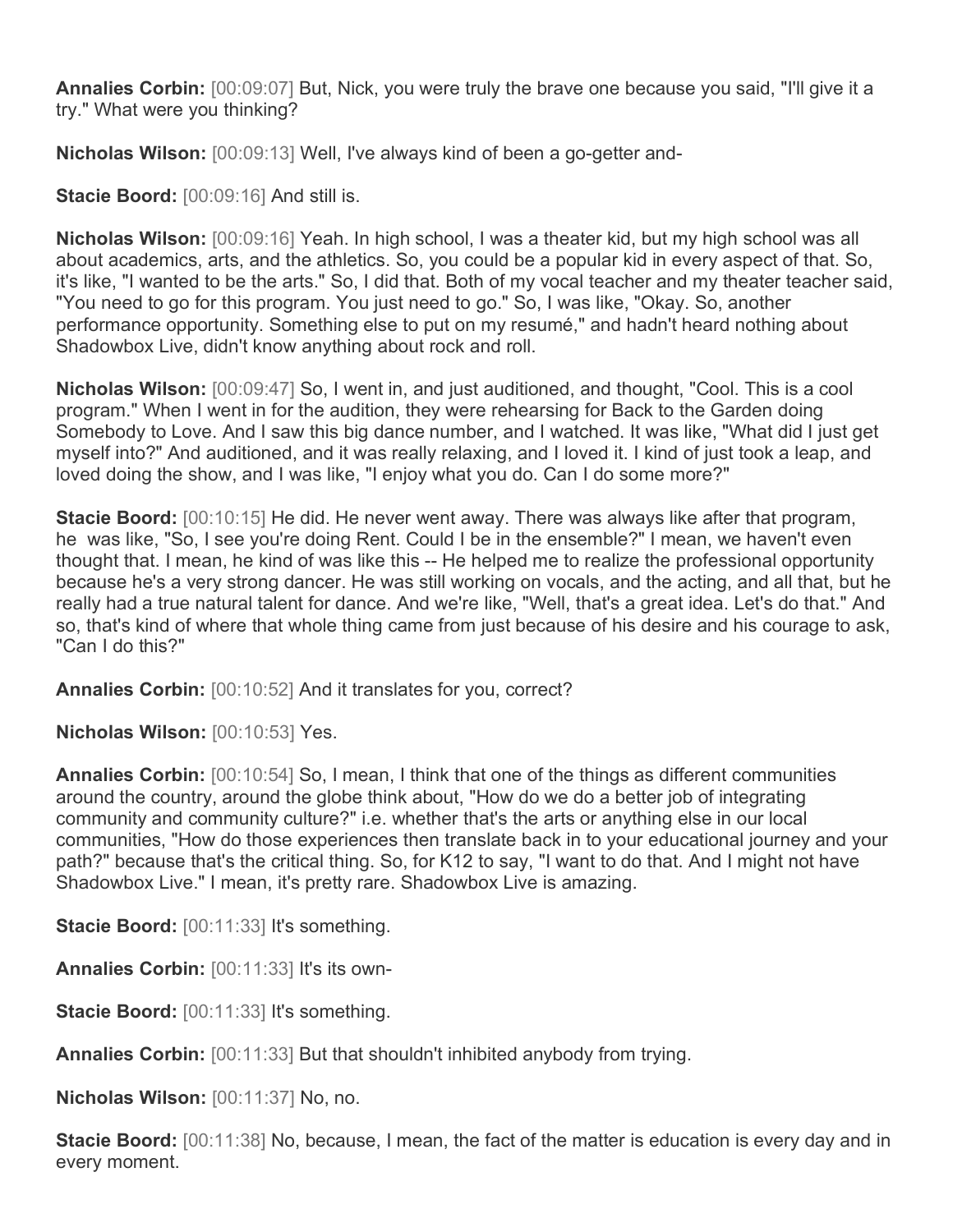**Annalies Corbin:** [00:11:43] Exactly.

**Stacie Boord:** [00:11:44] Education is every day in every moment.

**Nicholas Wilson:** [00:11:45] Everything you do.

**Stacie Boord:** [00:11:45] And everything you do. And so many of the programs that I have created since then have come out of literally just everyday life, whether it is I hired a whole bunch of kids to help with the kitchen prep for a holiday because we were really slammed. We needed the extra help. I knew there were some kids who had gone through my programs. I could use the extra money. And I brought them in. And lo and behold, I have a whole different program unbeknownst to me. I'm thinking I'm giving them an opportunity, it's serving a purpose for me. But, then, all the sudden, these kids are learning culinary skills. They're learning how to get themselves where they need to be, when they need to be there, follow a schedule, making sure that the-

**Nicholas Wilson:** [00:12:27] Making a priority list.

**Stacie Boord:** [00:12:28] Priority list, all of that. They're all so immersed in artistic environment. And those that actually have an interest in arts we're getting it by osmosis. And the next time I see them onstage, it's like a game changer because they have listened to it. They'd been a part of it. They had heard the conversations, the banter, the notes, and all that. But I think that's the key is that you don't have to have this big huge formalized program to be effective and have impact. You just need to have the courage to think about it and to do it.

**Annalies Corbin:** [00:12:56] And those are skills that translate into absolutely-

**Stacie Boord:** [00:12:59] Everything.

**Annalies Corbin:** [00:13:00] ... everything.

**Nicholas Wilson:** [00:13:02] Everything.

**Stacie Boord:** [00:13:02] Everything, everything.

**Annalies Corbin:** [00:13:02] Which, I think, it really -- Bottom line, that's the thing. We're trying to get folks to be awesome citizens to be contributing to our communities, to be advocates for the arts, for our museums, for our environment.

**Nicholas Wilson:** [00:13:19] Exactly.

**Annalies Corbin:** [00:13:19] And the only way for folks to really truly embrace that is to participate, to be part of, and to have learned something from it. So, I want to talk specifically about the two key programs that sort of solidified this path and the experiences that you guys have had. And, now, the fact that you're just blowing these totally out and doing other things with them. So, let's start with STEM Rocks the Box because now is that sort of moment for you, in particular, where I've never done this piece, but, suddenly, it was a life changer for you. So, tell us a little bit about STEM Rocks the Box and the premise behind it originally and sort of the iteration that is today because it is different.

**Stacie Boord:** [00:13:58] It is very different.

**Nicholas Wilson:** [00:13:59] Yes, it's very different from when it started with Metro, just Metro.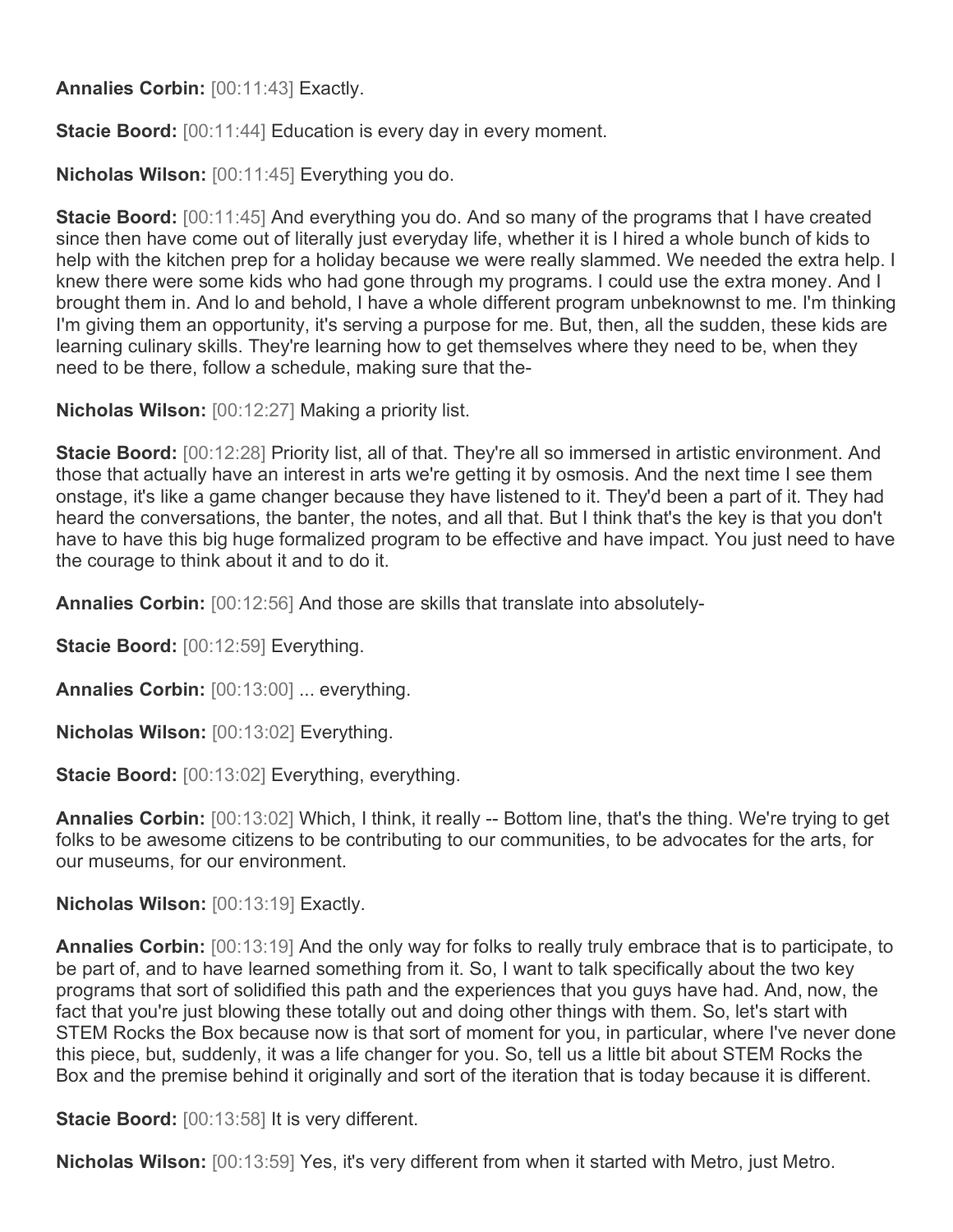**Stacie Boord:** [00:14:01] Right. So, the idea was to give students a field experience of what it was like to be a performing artist. So, we went into the school. We allowed students to audition in two disciplines: comedy, music, dance, and vocals. Initially, that was all it was. And they did. And then, we selected the students. Those that did not get in were invited to ask for feedback on how they could do it better. And then, we created a rehearsal schedule. They had 30-minute evaluations with their mentor.

**Stacie Boord:** [00:14:32] So, the key was that we were doing the sketches and the songs with them. So, it wasn't a kid talent show. It was them. And so, there's a lot to be said by hanging with people that are better than you. It brings you up. And I think one of the defining molds is I wasn't afraid to kick somebody out because I already knew how to do this.

**Annalies Corbin:** [00:14:50] And this is the thing I love about this program.

**Stacie Boord:** [00:14:53] Yeah, I was like-

**Nicholas Wilson:** [00:14:53] Oh yeah.

**Stacie Boord:** [00:14:53] I'm like, I am very much a tough love kind of gal. And there were some kids that just didn't understand, even though I clearly outlined, and sometimes they didn't come prepared. And I said, first of all, look at the expectations that you signed. You understood that by the second rehearsal, this was to be completed. You have not done that work. So, you literally have 15 minutes to accomplish this, which I actually believe you can if you just focus and do the work. But if not, you're not moving on because I have a show to produce. This is your opportunity, not mine. And for some kids, that was the best lesson they ever -- I think so often, it's in -- You're going to get me on my soapbox. But so often, people cuddle kids, and they underestimate their abilities, and they are so much more capable than anyone gives them credit for.

**Annalies Corbin:** [00:15:52] Oh absolutely. We see it everyday.

**Stacie Boord:** [00:15:53] And I treat them just like I do my -- And I tell them. I'm like, "Listen, I'm not going to treat you like a high school kid. I'm going to treat you like an ensemble member."

**Nicholas Wilson:** [00:15:58] And people talk about their success stories, and being a success story, talking about I remember being in a rehearsal, and I couldn't cut it. And I was told, "If you don't get this right, you are cut from this dance," and came back the next day, knew it, and could do flips into everything you did because somebody told me, "If you don't go forward with this, I'm not putting you in. I'm not just putting you in because this is an opportunity. I'm going to make you do it if you can do it."

**Annalies Corbin:** [00:16:25] You have to earn it.

**Stacie Boord:** [00:16:26] You have to earn it.

**Nicholas Wilson:** [00:16:26] You have to earn it, exactly. You're not just going to just receive it just because.

**Stacie Boord:** [00:16:28] And, I think, it's very -- The arts are -- We have to be very specific. You're not singing the note correctly. Your timing is off. It's not that it's just not good. It's, "Here's where you're going wrong. And here are the tools that we're going to give you to do that." But I'm not going to do the work. I already know how to do it.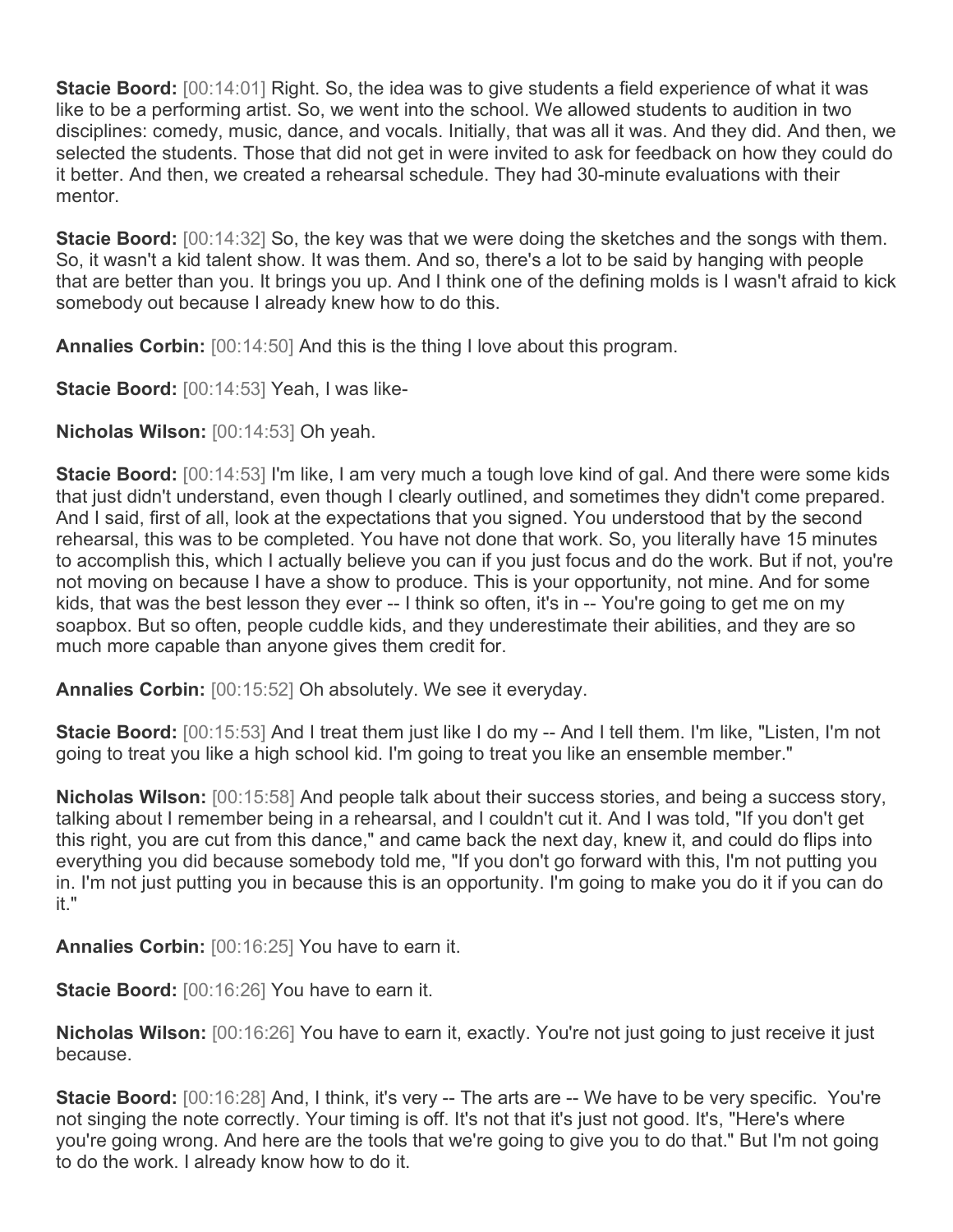**Annalies Corbin:** [00:16:47] It's design thinking at its absolute pinnacle.

**Stacie Boord: [00:16:50] It is.** 

**Nicholas Wilson:** [00:16:51] Yeah, yeah.

**Annalies Corbin:** [00:16:51] It's to polish.

**Stacie Boord:** [00:16:52] It's the mastery.

**Annalies Corbin:** [00:16:52] Right, absolutely.

**Stacie Boord:** [00:16:53] It's the idea of mastery.

**Nicholas Wilson:** [00:16:53] And then, you know take that note, and you apply it everything.

**Stacie Boord:** [00:16:56] That's right.

**Nicholas Wilson:** [00:16:57] Every time you get that one note and, now, you think about it for everything you do from there until it becomes second nature.

**Annalies Corbin:** [00:17:03] Right, right.

**Stacie Boord:** [00:17:03] That's right, that's right.

**Annalies Corbin:** [00:17:04] But I do think that one of the keys is that we truly, truly do underestimate the abilities, the potential, and the talent, and the expertise, quite frankly that kids bring to bear-

**Stacie Boord:** [00:17:21] That's right.

**Annalies Corbin:** [00:17:21] ... on anything we throw at them. At the Innovation Lab, as an R&D facility, we're constantly taking on an industry issue, a problem, and saying, "Let's come up with some possible solutions." And we value the fact that the kids don't necessarily have the background, the experience, the education to know why a problem has to be solved a certain way, and that there are some things that are out of balance, or constraints that we just can't overcome, the physics of that don't work. The beauty of it is that when we toss that aside and say, "Just tell us what you think," where is your creativity, right?

**Stacie Boord:** [00:17:57] Sometimes, being oblivious is a blessing. And I honestly believe that in my own personal journey. I have done -- I had so many roles. I've never been trained to be an executive director. I've never been trained to be an education director. I just believed in it, and you just figure it out. Sometimes, you just figure it out.

**Annalies Corbin:** [00:18:19] Yeah. It's incredibly valuable for the participants, no question whatsoever. So, Nick, how does -- So, you participated in the boot camp, which is the-

**Stacie Boord:** [00:18:29] The big.

**Annalies Corbin:** [00:18:30] ... big, summer.

**Nicholas Wilson:** [00:18:32] Oh yeah.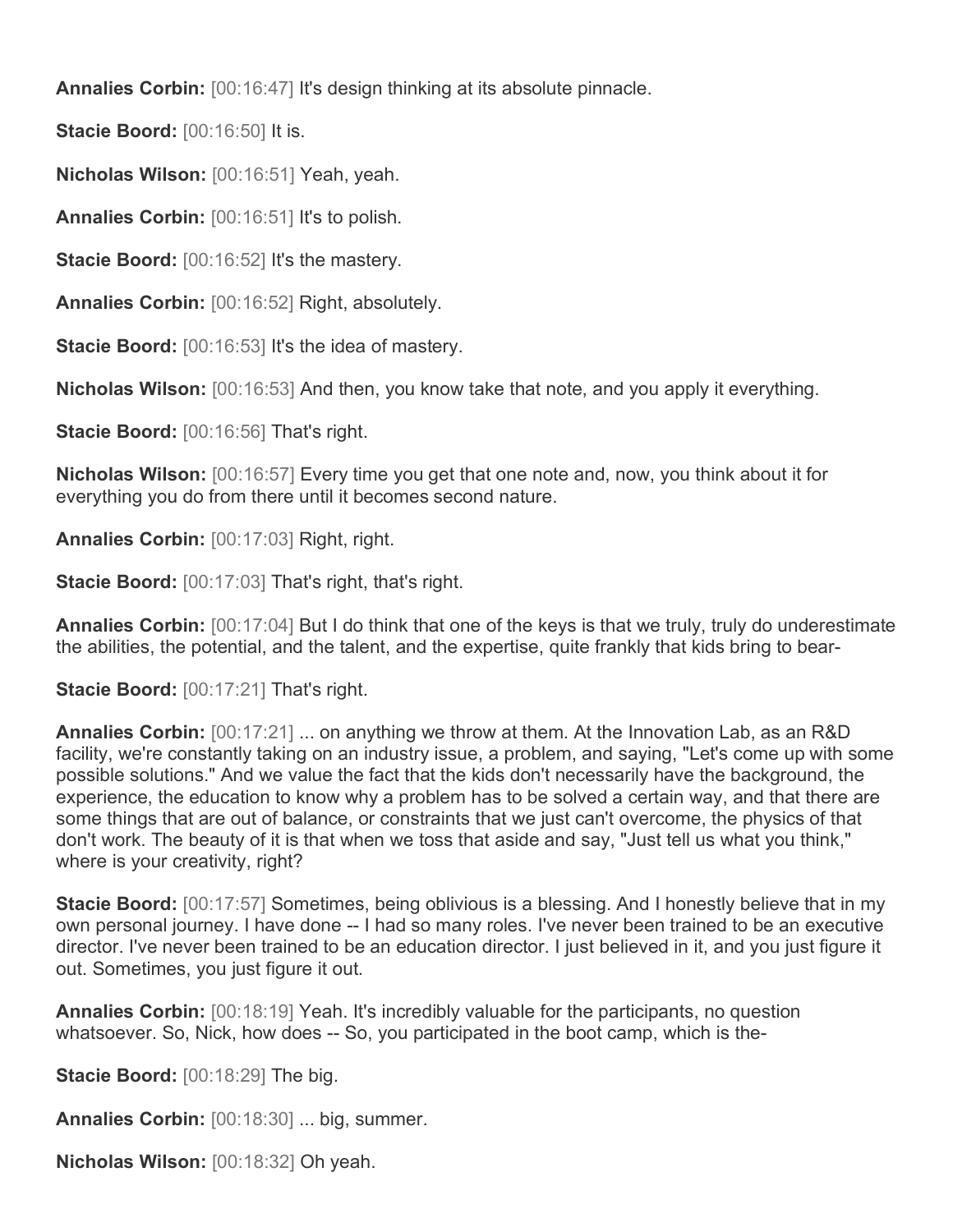**Annalies Corbin:** [00:18:32] It's all in.

**Stacie Boord:** [00:18:32] Yeah, I was-

**Annalies Corbin:** [00:18:33] It's raw. It's burly.

**Nicholas Wilson:** [00:18:35] Oh yeah.

**Stacie Boord:** [00:18:36] Oh yeah. I said when I came out with the boot camp, it was after the first STEM Rocks the Box, and I'm like, "I could put this on steroids." And that's what the boot camp was with that very next summer. And I just selected 10 kids of all different types because I wanted to see if it would work, and I made them do all the disciplines. And that's where the-

**Nicholas Wilson:** [00:18:52] And that is exactly what it is. It shows you that everything's integrated because in boot camp, you're required. If you identify yourself as a singer, you're required to learn how to act, how to play an instrument, and how to dance. If you identify as one of the other, or you identify in all of them, you learn how to use them all together because I, primarily, am a dancer. I'm a dancer who can sing, and act, and play an instrument because of this boot camp program because I learned you take a dance, just like you do a song, just like you do a sketch, just like you do playing an instrument. Oh, man. We got kicked.

**Annalies Corbin:** [00:19:28] What was the scariest thing or thing that you had to work the hardest to overcome? In that moment, as a high school kid figuring this journey out, what was the hardest thing?

**Nicholas Wilson:** [00:19:42] The getting over myself. Getting over-

**Stacie Boord:** [00:19:47] Almost always.

**Nicholas Wilson:** [00:19:47] Yeah. Getting over myself.

**Stacie Boord:** [00:19:48] Get out of his way.

**Nicholas Wilson:** [00:19:48] Getting out of my own head. Getting out of, "I was trying to do it this way." And instead of letting your instincts take over, I just thought too much. Athletically or when I was playing sports, I always thought about what's next. When I was learning how to do math, I always think about the next step. When you're a singer, a dancer, and actor, you got to just do it.

**Stacie Boord:** [00:20:12] One of the things that I say to the students, especially when they're working in a particular discipline that they're struggling with, I'm like, "I don't care about your opinion on this. You don't have nearly enough experience or information to tell me whether you can do this or not. I'm telling you, you can. It's up to you whether you're going to actualize it. I'm not going to set you up for failure here, but don't tell me you can't do that because I'm telling you you're wrong."

**Annalies Corbin:** [00:20:35] Yeah, I've seen it live and in action. It's entirely possible. So, as multiple iterations of this program sort of come along, and I've never seen it look the same twice from the inside looking in.

**Nicholas Wilson:** [00:20:49] Yeah.

**Stacie Boord:** [00:20:50] The kids decide.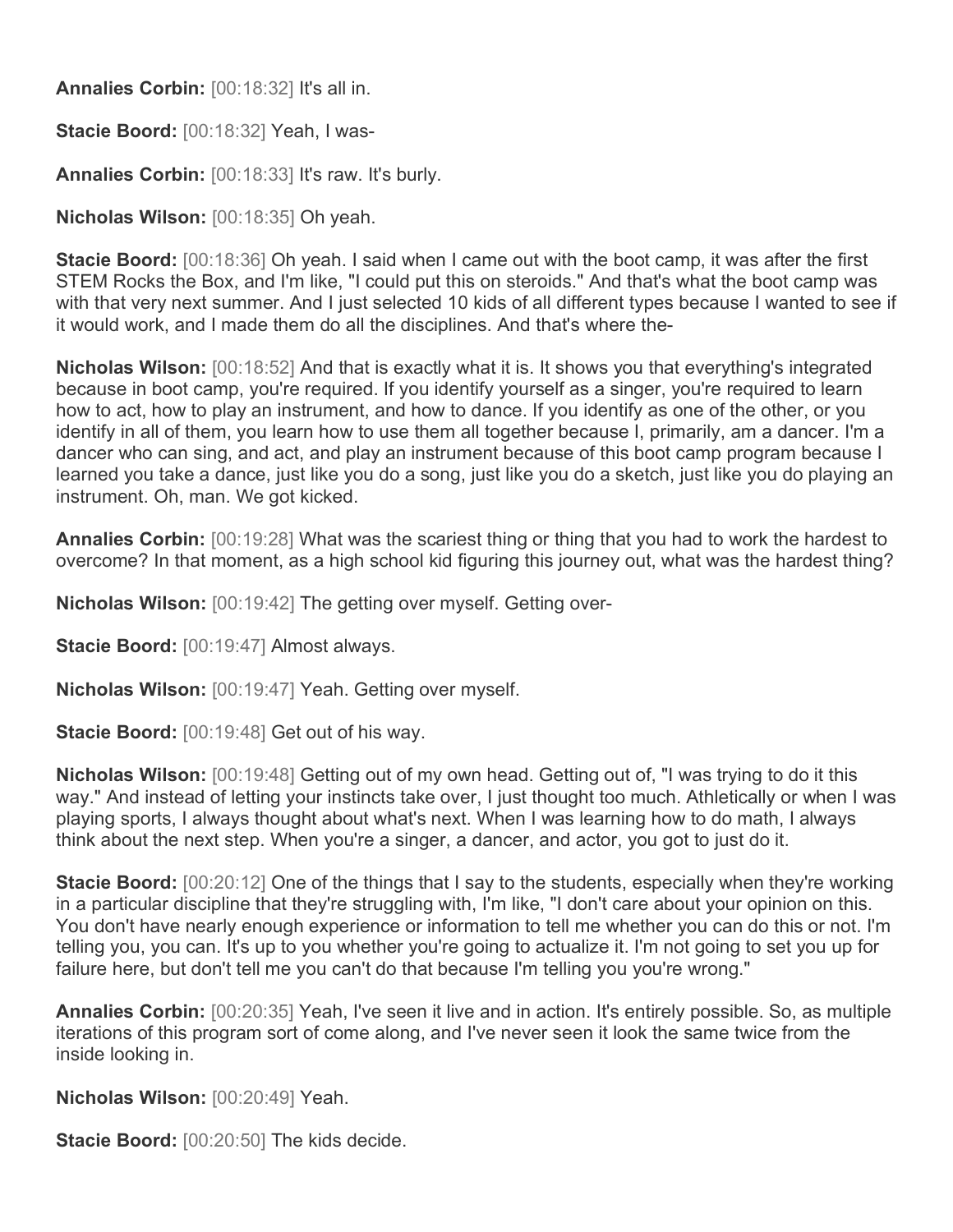**Annalies Corbin:** [00:20:50] The kids do it, right?

**Stacie Boord:** [00:20:50] Right, right.

**Annalies Corbin:** [00:20:51] But I also think that as an organization, and as an institution, and as practitioners, you have learned along the way as well.

**Stacie Boord:** [00:21:00] Oh yes, so much.

**Annalies Corbin:** [00:21:00] This has not been a one-sided endeavor.

**Stacie Boord:** [00:21:03] Oh no.

**Nicholas Wilson:** [00:21:04] No.

**Annalies Corbin:** [00:21:04] So, when you sort of step back and think about from the community perspective because-

**Stacie Boord:** [00:21:08] Game changer.

**Annalies Corbin:** [00:21:09] ... at the very end, this is fully entrenched in what is the community you live and operate in.

**Nicholas Wilson:** [00:21:15] Yes.

**Annalies Corbin:** [00:21:15] And so, from the to the community space, that conversation, because not only have your educational programs grown exponentially, they have, in terms of numbers of participants, but funders, and sponsors-

**Nicholas Wilson:** [00:21:32] Oh yes.

**Annalies Corbin:** [00:21:32] ... and opportunities, right?

**Stacie Boord:** [00:21:33] That's right.

**Annalies Corbin:** [00:21:33] How did that happen?

**Stacie Boord:** [00:21:35] Well, I think, I believe in them, and I want to share my passion, and I will share my excitement. And there's the courage to try and, also, to just kind of be upfront and say -- We have American Sign Language course that we started out of a need. I had some interpreters that came in, and they just weren't that good. And I thought I could do such wonders with these people if I had six weeks.

**Stacie Boord:** [00:22:02] And so, to just have the courage to go to Columbus State and say, "You've got this course. I'd like to help you structure a course that teaches how to sign an artistic endeavor and how to become the characters on stage, so that those that are needing the interpretation can see at a glance what character that interpreter is representing on stage." I mean, it was so much fun to figure it out, and it was effective. And it served the deaf community, it served the students, it served our audience, it served the community at large, and it served the school, the organization, the institution. So, it's a win-win. I mean, it really is a win and when people start to understand the ripple effect. I'm always talking about the ripple effect about just having the courage to have -- And if you have an idea, explore it.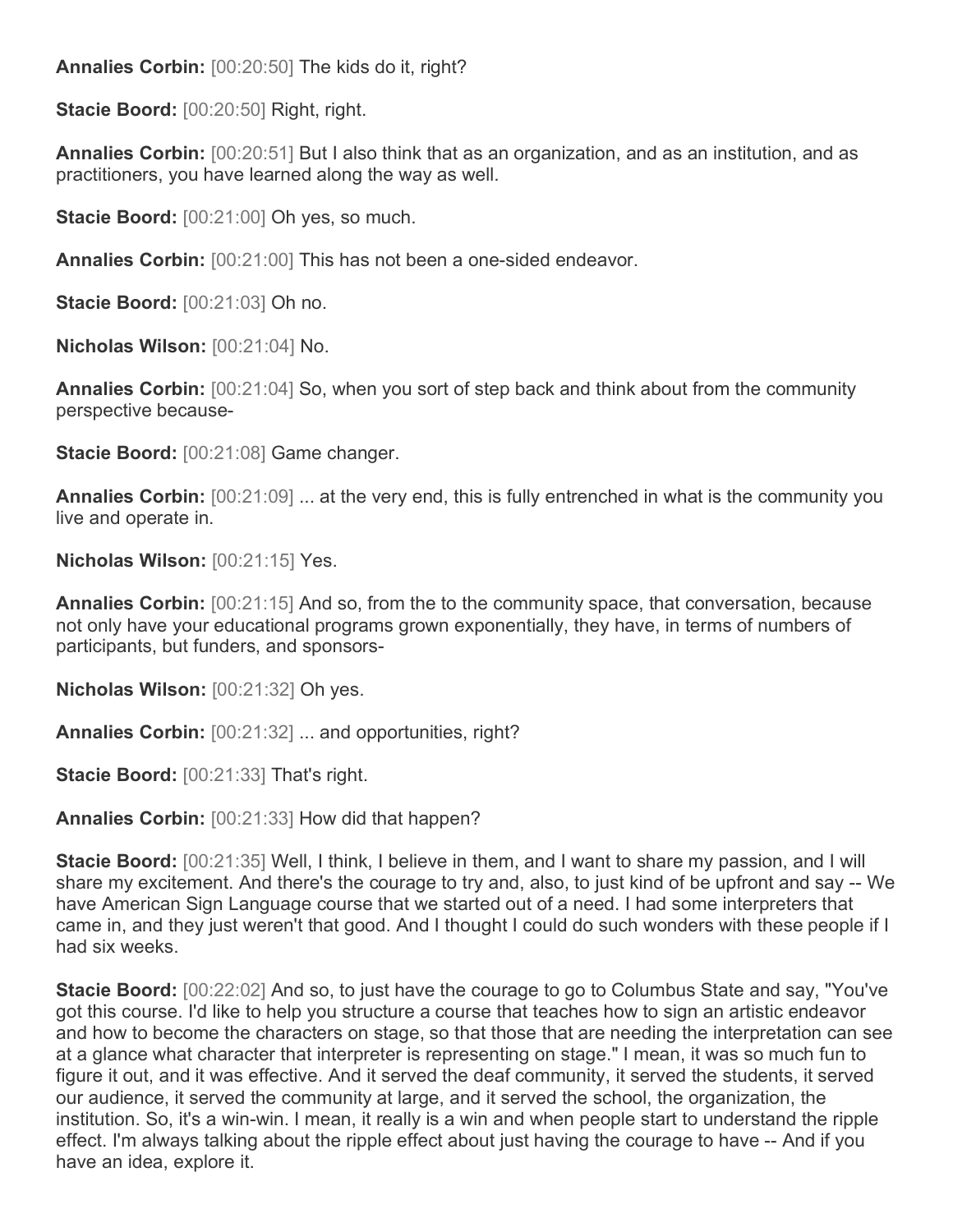**Nicholas Wilson:** [00:22:48] And we teach our students to have courage, and go out there, and explore, which is why we also continue to do that when we go into our education programs and trying to reach out to the community. This time, Stacie is like, "Let's go reach out to these people and just see. Let's have a conversation."

**Stacie Boord:** [00:23:02] Yeah, let's just see.

**Nicholas Wilson:** [00:23:04] Let's just see what happens.

**Stacie Boord:** [00:23:05] Yeah, you know.

**Annalies Corbin:** [00:23:05] But what's remarkable as part of that conversation, of that journey is the the notion of teach. So, you went through this program, Nick, as a student and an intern. And you went off to college for a while, and you come back. And, now, you're the teacher.

**Nicholas Wilson:** [00:23:25] Exactly. And that is my favorite story to talk about. It's my favorite part about this education program. Why I feel so passionate about it is because I was there. To be one of the dance instructors, and be the dance captain, and to tell them, "You got this because I was there too." It's my favorite part of the program to see them-

**Stacie Boord:** [00:23:45] He's like my poster child.

**Nicholas Wilson:** [00:23:46] To see them struggle, and then give them the tools to be better, and say, "Use the tools that you learned in this discipline here. And don't think about it. Just go out and do it." And then, when they have the success, we talk about all the time even with like, "Do a butt roll." And they're like, "I don't know what that is." And then, they master it by the end of the first week, and you're like, "I told you I can do it," because I didn't know how to do one either.

**Stacie Boord:** [00:24:12] Look at him now. That's right.

**Annalies Corbin:** [00:24:13] Exactly. So, when you think about, then, what's possible with this program and the impact that this program has, quite frankly, it's really, really broad impact into so many different places. You've translated elements and aspects of this into schools, working with homeschooled kids, working with teachers. We haven't talked about that, but there's an entire teacher component as well.

**Nicholas Wilson:** [00:24:40] Yes, yes.

**Annalies Corbin:** [00:24:40] Working with STEM schools, working with art schools, working with business and industry, working with corporate folks.

**Stacie Boord:** [00:24:46] Yeah, right.

**Annalies Corbin:** [00:24:47] Because quite frankly they could seriously use these skills, right?

**Stacie Boord:** [00:24:51] Always had been, yeah.

**Nicholas Wilson:** [00:24:51] Yeah.

**Annalies Corbin:** [00:24:51] So, when you think about what's possible, is there a limit?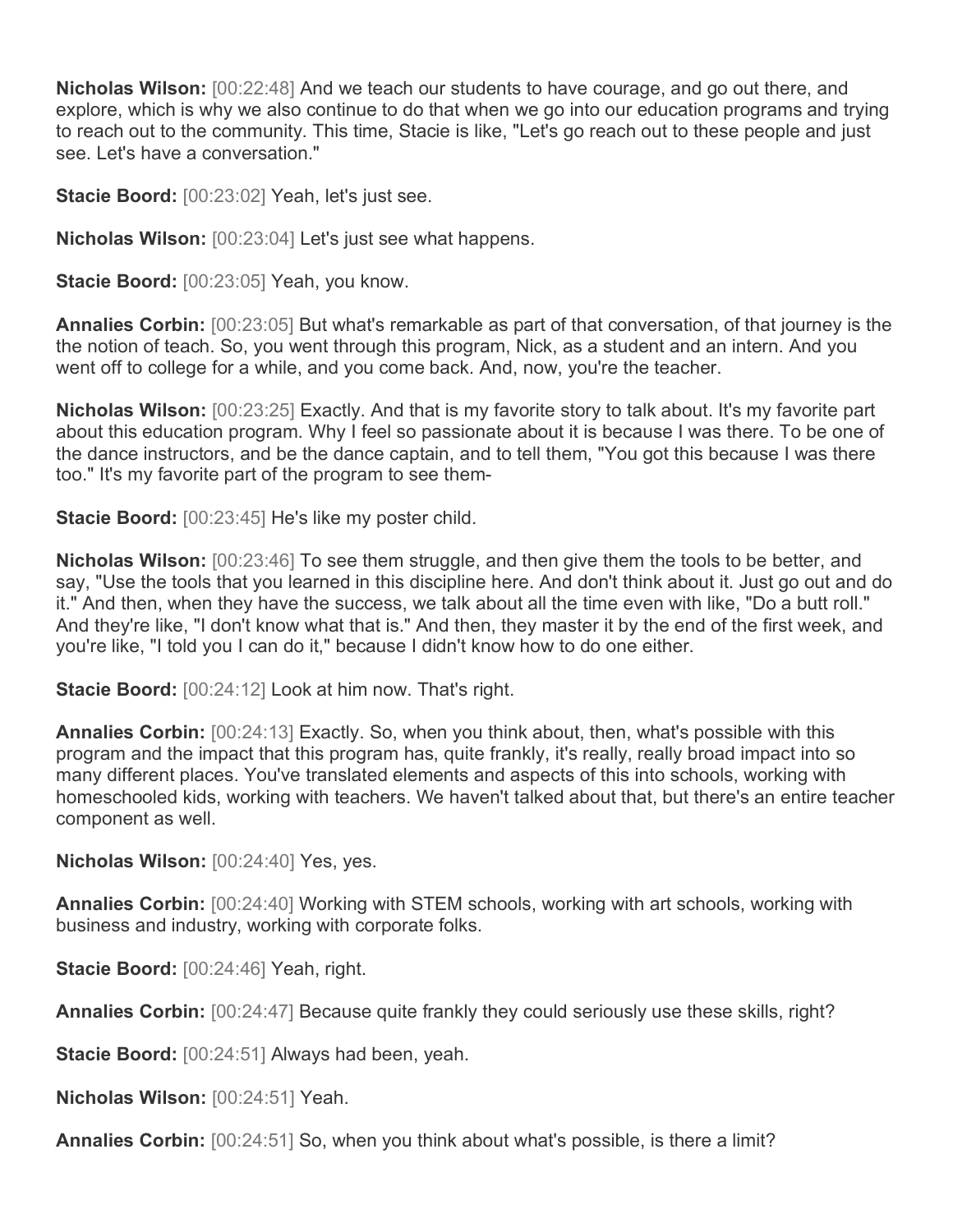**Stacie Boord:** [00:24:55] No.

**Annalies Corbin:** [00:24:56] And-

**Nicholas Wilson:** [00:24:56] There's none.

**Stacie Boord:** [00:24:56] There's never a limit.

**Annalies Corbin:** [00:24:57] So, if there's not a limit then, what's the stepped iteration the other folks who are grappling with the possibility of something like this?

**Stacie Boord:** [00:25:08] You know-

**Annalies Corbin:** [00:25:08] Where is that?

**Stacie Boord:** [00:25:10] I think that, so often, people just are scared to take the first step.

**Annalies Corbin:** [00:25:15] They are.

**Stacie Boord:** [00:25:15] If they just take -- I'm like, "Just take a step." Because, so often, we don't know, but I think that we are at an advantage because, as artists, we don't know. We don't know where the creation is heading. There's so much of - I just said last time - you show up, not knowing what the outcome is going to be, but you've got to show up, and you just got to do the work. And you do the work, and you go, "Okay, that didn't work. Let's try it again." So, that's just our standard of operating procedure.

**Nicholas Wilson:** [00:25:43] And being okay with it not working and fixing it-

**Stacie Boord:** [00:25:45] That's right.

**Nicholas Wilson:** [00:25:45] ... from there.

**Stacie Boord:**  $[00:25:47]$  Because what is it, it's just knowledge. It's just telling us one step over one step closer to the right answer. And I really think that it's just that. Just try. You don't have to have it all completely figured out. You just got to take a step and see where it takes you, maybe two.

**Annalies Corbin:** [00:26:03] Yeah, absolutely. But what do you say to the folks? Because I can hear the thought bubbles going, right? Anytime, as I travel around the country and around the world, having these conversations with communities about all the variety of things that you can do to truly innovate and transform your existing educational programs and systems, not suggesting that they all need to be fixed, or they need to be changed, or that they're necessarily not functioning.

**Annalies Corbin:** [00:26:29] But the reality is as the time we live in is changing rapidly, we have to be adaptable to stay relevant both to our students, to our practitioners, and to our communities. And so, one of the things that I hear over and over again is, "We can't do that." That we, as the school, or we, as the educational institution, can't. How do we find time? How do we find time in the day to add this into what we're already doing? What's the conversation here?

**Stacie Boord:** [00:27:02] Well, they can't can't that to me. We are so busy, and I just make the time. Like for real. I mean, I totally get that.

**Nicholas Wilson:** [00:27:09] You always get time.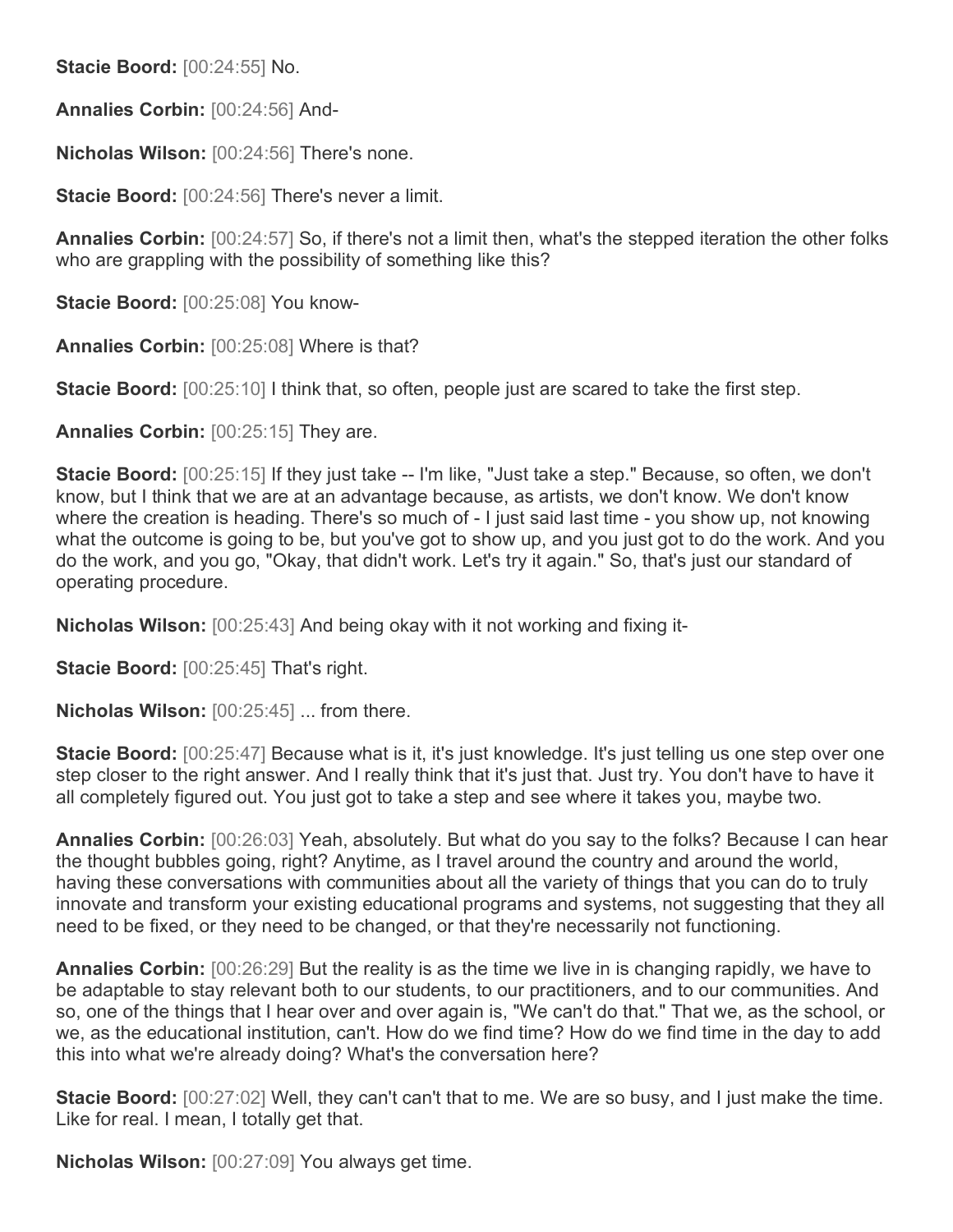**Stacie Boord:** [00:27:09] Yeah. If it's a priority, you find the time, and you make the time. And, now, granted, something has to go away for a little while of that, but, sometimes, you reap the benefits so much so that whatever you lost during that time, you almost forget. Yeah, you have to make the time.

**Annalies Corbin:** [00:27:31] But that's really tough, right? Because as schools step back and think about, "We're prepping kids. We've got to take tests. We have all these standards. We have do all this stuff that's required of us, whether it'd be by the state, by my own district."

**Stacie Boord:** [00:27:44] And I think that's-

**Annalies Corbin:** [00:27:45] You know, yeah.

**Stacie Boord:** [00:27:45] I mean, this is too rigid. I mean, to be honest. I mean, that's a bigger conversation. That's why Metro School works so brilliantly with what we did. Now, it was an afterschool program, which we did, which was an after-school program, but yeah. I mean, but we did go into the school. It was a little bit disruptive, there's no question.

**Annalies Corbin:** [00:28:07] A lot.

**Stacie Boord:** [00:28:08] A lot disruptive, okay, but you know-

**Annalies Corbin:** [00:28:10] It was awesome disruptive.

**Nicholas Wilson:** [00:28:12] Right, but yeah. I mean, we did. We kind of turned that whole school up on it's -- upside down for a brief while.

**Annalies Corbin:** [00:28:17] But the reality, I want to step really sort of outside of the box, really outside the box. In the conversations that, for better or worse, that I get to have you go through this journey, so much of it is, "I can't even imagine what you're talking about." I mean, but how many times have I heard that?

**Stacie Boord:** [00:28:37] That's why arts is so important because you have to. That's what we do, right?

**Annalies Corbin:** [00:28:41] Right.

**Stacie Boord:** [00:28:41] We teach these kids to think outside their box, to imagine the impossible. It's the only way technology advances because somebody is imagining the impossible.

**Annalies Corbin:** [00:28:51] Exactly.

**Stacie Boord:** [00:28:51] And that's what you have to do. Okay, in a perfect world, sometimes, we just have dreamy times. We're just , "Okay, what if we did this?" or, "What would it look like if we did this? How could we do that?" But you have to go through that exercise. But, so often, people just -- They just look at the here and now, and they're done. And you have to go beyond that.

**Annalies Corbin:** [00:29:15] So, are you in this dream world, right?

**Stacie Boord:** [00:29:19] Right.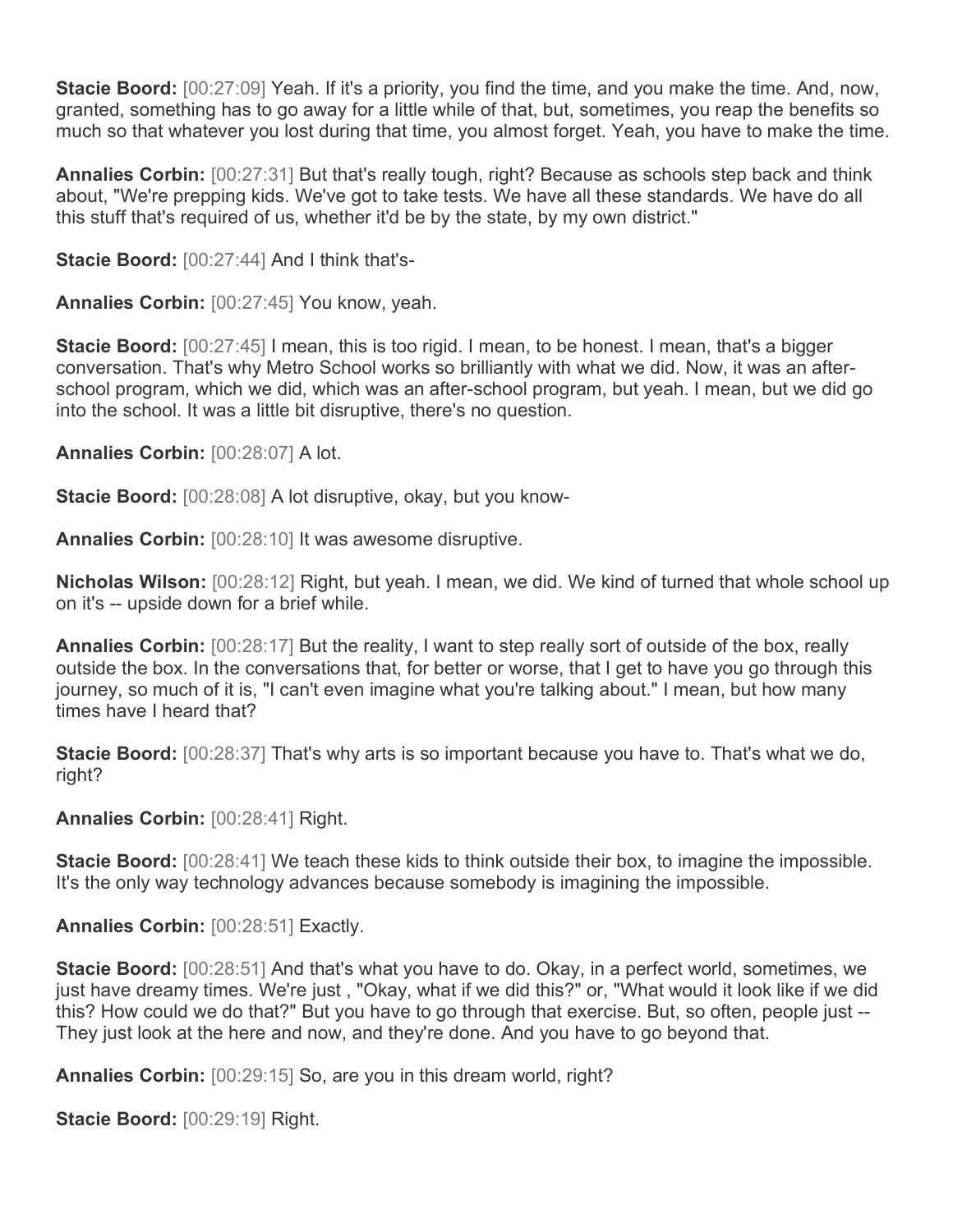**Annalies Corbin:** [00:29:19] And you've known me long enough, Stacie, to know that. So, one of my dreams, and I've put this out there numerous times, and I do get myself in trouble for this.

**Stacie Boord:** [00:29:29] Yeah, that's okay.

**Annalies Corbin:** [00:29:29] It's all right. It's all right still.

**Stacie Boord: [00:29:29] Exactly.** 

**Annalies Corbin:** [00:29:29] For me, the future of education is I drive into any community in anywhere, and I stop at the first business that I see on the edge of town, and I walk in there, and I say to the proprietor, whoever is in there, "Can you give me directions to the high school?" And they look at me, and they say, "Well, what part of high school are you interested in?" Because in my mind, the next iteration is that we embed all learning in the real.

**Stacie Boord:** [00:30:01] That's right.

**Nicholas Wilson:** [00:30:02] Yes.

**Annalies Corbin:** [00:30:02] And if we were to do that, then, so, my question to you, guys, as you sort of -- Put you sort of on the spot here in a sense. Is there a future that might include a fullimmersive, in bed, long haul, not just after school, not just in the summer, but really thinking about those types of possibilities?

**Stacie Boord:** [00:30:25] Like a full-time school? Is that we were talking about?

**Annalies Corbin:** [00:30:28] Not so much a full-time school, but if you would imagine that. Again, back to my scenario, "Show me, where would I find the high school," and the response is, "Well, the kids who are studying healthcare, they're all at the hospital."

**Stacie Boord:** [00:30:38] Absolutely.

**Nicholas Wilson:** [00:30:39] Oh yes, oh yes.

**Annalies Corbin:** [00:30:39] And the kids who are interested in broadcast, they're at WOCO.

**Stacie Boord:** [00:30:43] But some of the schools have that. They've got January term, they've got May term, but they get pieces of it.

**Annalies Corbin:** [00:30:48] Pieces of it, right?

**Nicholas Wilson:** [00:30:52] You're talking about full implementation.

**Annalies Corbin:** [00:30:52] I'm talking about letting go of what you know.

**Stacie Boord:** [00:30:55] The standard, that's right.

**Annalies Corbin:** [00:30:55] And the constraint of "We've always done it this way," or "This is the way we should do it." And really ask the question, "But what can we do? What is horrible? And what might it look like?" That's, I guess, the question I'm posing to you guys.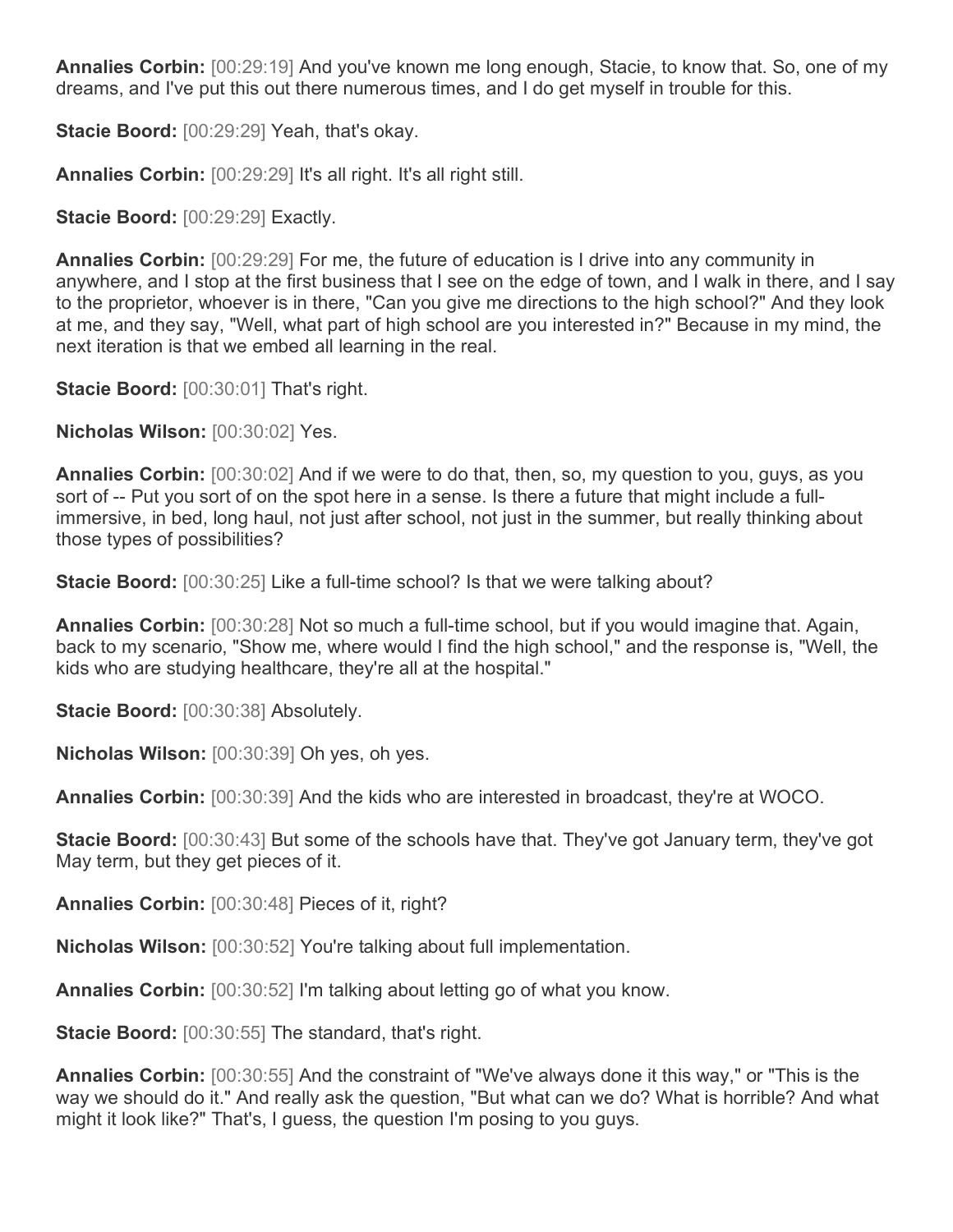**Stacie Boord:** [00:31:09] I do think. I do think that that's possible. I mean, because we -- The problem for us is because it is so segmented with those J terms. Like just when we get started with them, they're done.

**Nicholas Wilson:** [00:31:20] They're done.

**Annalies Corbin:** [00:31:20] Right.

**Nicholas Wilson:** [00:31:21] And we just hope that they come back for the next program, so we can keep going.

**Stacie Boord:** [00:31:23] But to have-

**Annalies Corbin:** [00:31:24] But it doesn't have to be the way. We could do it-

**Stacie Boord:** [00:31:27] No, it doesn't.

**Nicholas Wilson:** [00:31:27] No, it doesn't.

**Annalies Corbin:** [00:31:27] We could do that differently.

**Stacie Boord:** [00:31:28] Absolutely, we could do that differently.

**Nicholas Wilson:** [00:31:30] Absolutely.

**Annalies Corbin:** [00:31:30] We should.

**Stacie Boord:** [00:31:30] We should do it differently. We should all -- I mean, that's what-

**Annalies Corbin:** [00:31:34] My staff is going, "Shut her up."

**Stacie Boord:** [00:31:38] No, no. I'm with you.

**Nicholas Wilson:** [00:31:38] No, no. You're right. You're right.

**Stacie Boord:** [00:31:38] I know they're like, "God, Stacie is with her. Great. Oh good. She just added fuel to the fire." But, yeah. I mean, that's something that I struggle with a lot of times. I mean, even in my college experience, which I had a wonderful college experience. And I'm glad I went through it because it made me who I am today. But I will say that I graduated with a vocal degree and nobody taught me how to use a microphone. I've never been in a recording studio. All the things that you would think would be typical to my industry were not taught. And that's crazy.

**Annalies Corbin:** [00:32:15] That is great.

**Stacie Boord:** [00:32:15] Just because I was an opera major, that should just be standard, but so should learning how to promote myself, learning how to present myself in an interview. All those things, life skills that we teach in our programs, I mean, those were not offered to me as part of that. And that's crazy.

**Annalies Corbin:** [00:32:32] And they weren't going to be.

**Stacie Boord:** [00:32:34] No.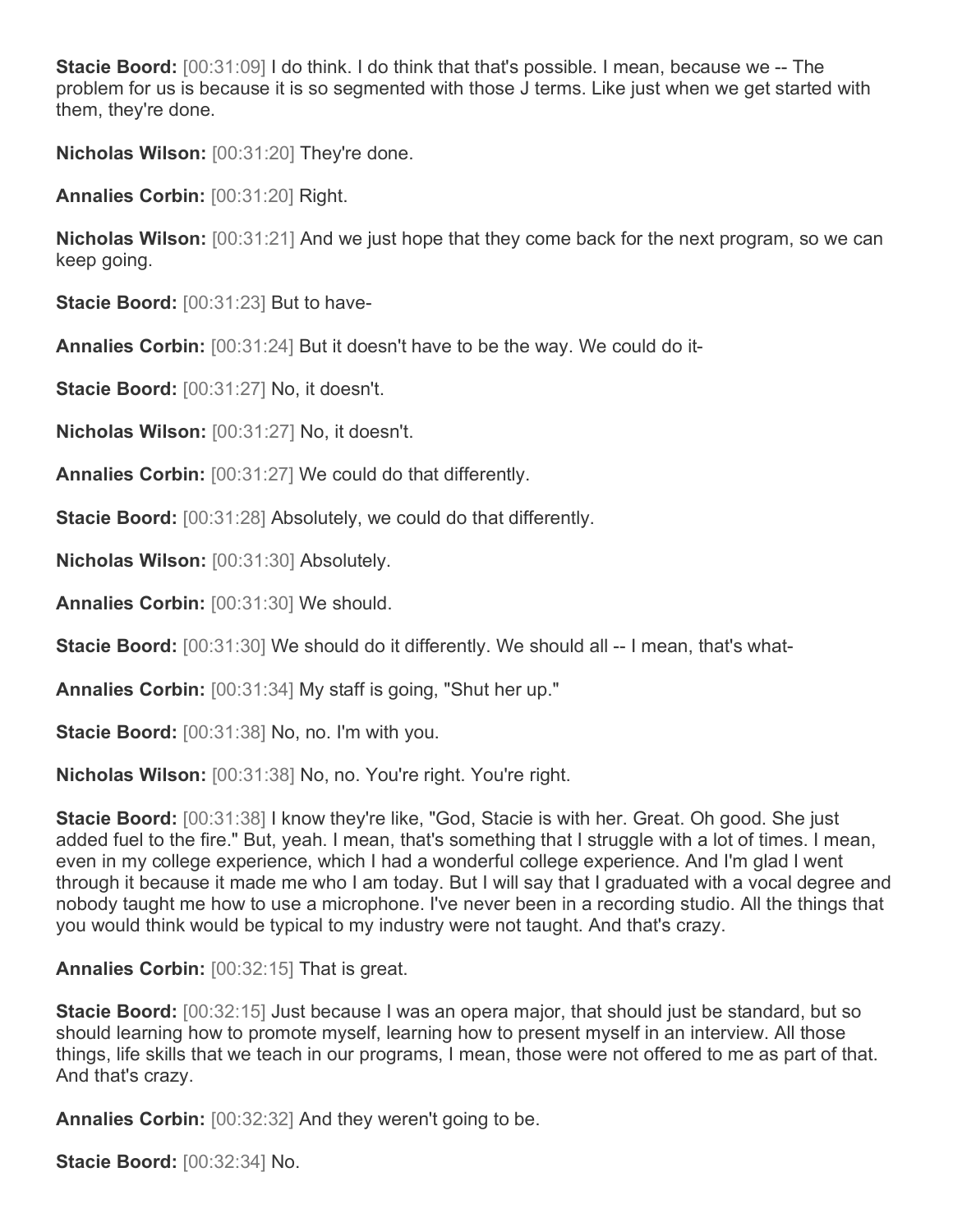**Nicholas Wilson:** [00:32:34] Nope.

**Annalies Corbin:** [00:32:34] And in many ways, that's not possible. I guess, that's my point, right?

**Stacie Boord:** [00:32:37] Right.

**Annalies Corbin:** [00:32:38] Because it's not immersive.

**Stacie Boord:** [00:32:39] That's right. It's not-

**Annalies Corbin:** [00:32:40] It's not real.

**Stacie Boord:** [00:32:40] That's right.

**Annalies Corbin:** [00:32:41] There was nothing real.

**Stacie Boord:** [00:32:42] Exactly.

**Annalies Corbin:** [00:32:43] It's artificial.

**Stacie Boord:** [00:32:43] That's right. It's like in a little box over here, and then you get out of the box, and you're like "Holy crap. Now, what do I do?" Right?

**Annalies Corbin:** [00:32:50] Well, and the answer is scramble.

**Stacie Boord:** [00:32:53] That's right.

**Nicholas Wilson:** [00:32:53] Yeah.

**Annalies Corbin:** [00:32:53] There's a lot of scrambling going on, right?

**Stacie Boord:** [00:32:55] Right.

**Annalies Corbin:** [00:32:56] So, awesome. So, we have a new thing to do somehow.

**Stacie Boord:** [00:33:00] Right.

**Annalies Corbin:** [00:33:01] Somehow, and I can hear that my staff just cringing in the background, right. Fair enough. So, as we think about folks, again, who -- My hope through this series is that folks will realize there are so many possibilities out there that I don't know what the future of teaching, and learning, and work in my community is going to be, but what I know is I, as an individual, or as an organization, or as a company, or as an entity, or as a community, I have both the skills, the power, and the wherewithal to do it differently. So, with that in mind, what do you throw at folks?

**Stacie Boord:** [00:33:41] Well, I do think -- One thing I want to say is that, I think, people are different, kids are different. So, just because you try something with one child, maybe that wasn't the right fit because we get that. I have internships that are like, "Oh, my this kid is a rock star."

**Nicholas Wilson:** [00:33:57] This is great.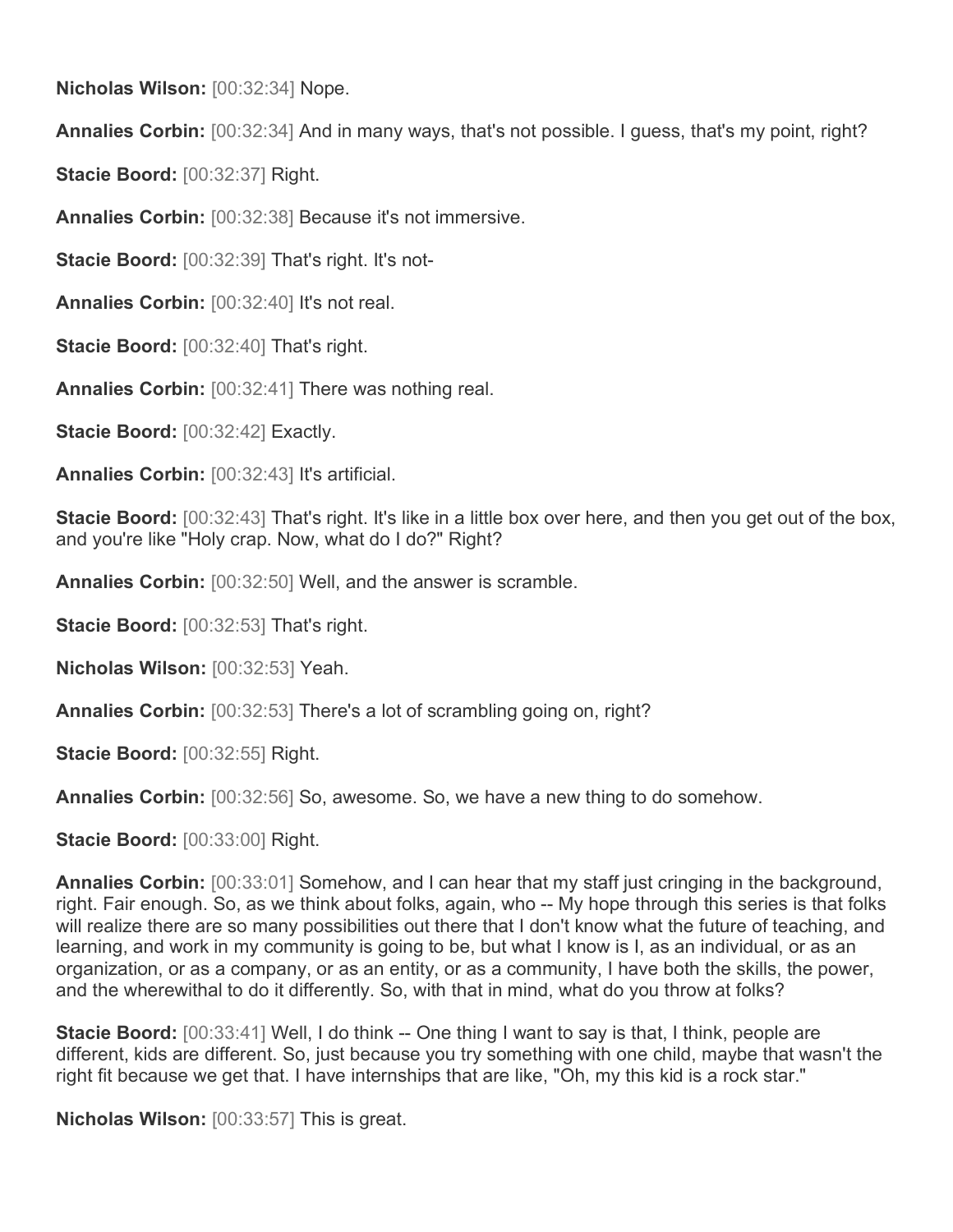**Stacie Boord:** [00:33:58] And then, I have another kid that's just it's not a good match. And so, it's just like with any job, right?

**Annalies Corbin:** [00:34:04] Right, right.

**Nicholas Wilson:** [00:34:04] Sometimes, you get accepted to the position that it's just not a good fit. You're not playing to their strengths. So, fix it, change it. Don't go, "The program doesn't work." Maybe it's not the program. Maybe it's just not the right mix of people. Maybe they don't have the right mentor. Maybe they need somebody that's tougher. Maybe they need somebody that's a little bit -- So, I do think -- I mean, so much of education is personalized. And there's not a one size fits all.

**Annalies Corbin:** [00:34:32] Right.

**Nicholas Wilson:** [00:34:32] Being able to adapt.

**Stacie Boord:** [00:34:32] And that's the problem with so much of our education system right now-

**Annalies Corbin:** [00:34:36] Exactly.

**Stacie Boord:** [00:34:37] ... is there's a one-size-fits-all. And I know that even within my ensemble members, I know who I need to push differently based off of the task at hand. So, yeah. I mean, the more that you can -- that people have a willingness to, "How do can I get this job done effectively? How can I strengthen this person and think in those terms?" the more effective things are going to be, and the more life-altering it's going to be for all parties involved.

**Annalies Corbin:** [00:35:06] And it should be, right?

**Stacie Boord:** [00:35:06] It should be.

**Annalies Corbin:** [00:35:07] I mean, at the end of the day, we should love every day.

**Stacie Boord:** [00:35:10] Yes.

**Nicholas Wilson:** [00:35:11] Yes.

**Annalies Corbin:** [00:35:11] We should love what we do-

**Nicholas Wilson:** [00:35:14] Yes, yes.

**Annalies Corbin:** [00:35:15] ... what we experience, the journey.

**Stacie Boord:** [00:35:15] We talk about that all the time. I'm like, "Why would you go? Why would you spend your life 9:00 to 5:00 just waiting for 5:00 to show up?" That's crazy. That's crazy. You should love. I mean, I would say, "Lean into the sock," right.

**Nicholas Wilson:** [00:35:26] Yeah.

**Stacie Boord:** [00:35:27] Like, lean in to discover because this is -- We don't make a lot of money.

**Nicholas Wilson:** [00:35:31] No, no.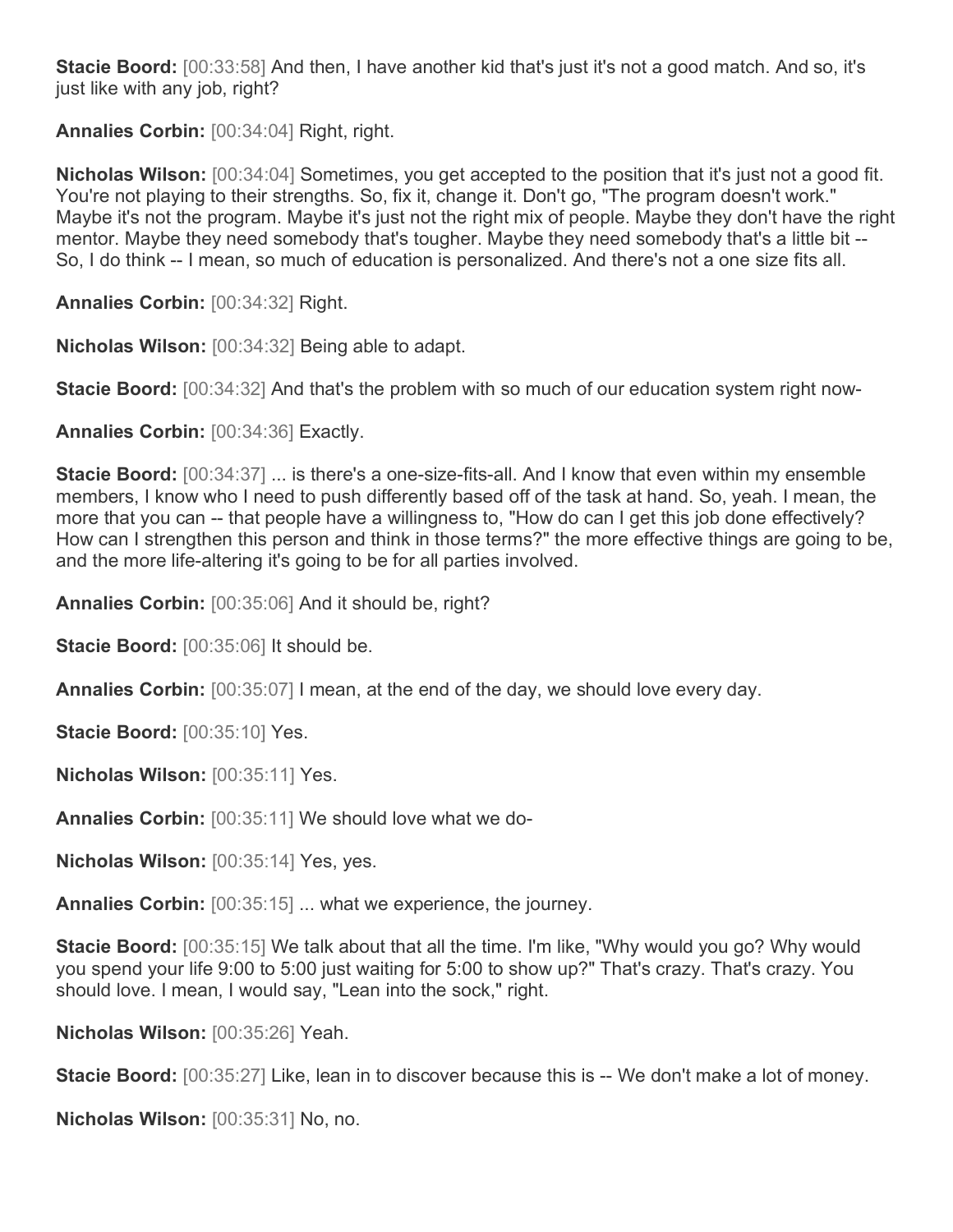**Stacie Boord:** [00:35:31] We're creating constantly. We're throwing ourselves out there. And, sometimes, it's not right, and we have to just keep working. And we're there really late because the show opens in two days, and we don't know what we're doing yet, but that's the joy of it too.

**Annalies Corbin:** [00:35:42] It is. It is the joy of it.

**Stacie Boord:** [00:35:45] It's the joy of it.

**Annalies Corbin:** [00:35:45] It is a joy of it. And I definitely reflect on that as it relates to my own personal journey and why continued to be sort of living in this space because it's hard, and it's a lot of work, but it's joyous.

**Stacie Boord:** [00:35:57] It is.

**Annalies Corbin:** [00:35:57] I mean, when I have the opportunity to see that kid get it, and you can watch, I mean, everything about the stand, they speak differently, the the light and the twinkle in their eyes is different. And it's suddenly because I am empowered as an individual. And you can see that.

**Stacie Boord:** [00:36:15] That's exactly right.

**Annalies Corbin:** [00:36:15] It's tangible. You can touch it, you can feel it, you can hear it.

**Stacie Boord:** [00:36:17] Absolutely.

**Nicholas Wilson:** [00:36:18] Yeah.

**Annalies Corbin:** [00:36:18] And it is, in fact, life-altering. So, on that note, Nick, so, as you go towards sort of the next pieces, what's your toss back to folks contemplating this? What do people need to know?

**Nicholas Wilson:**  $[00:36:34]$  You just got to go for it. You have to have the courage to just do it. And you have to do it for yourself. You can't do it for anybody else. You have to do for yourself. It's going to make you a better person, it's going to strengthen you, and you're going to think about the decision that you make just to go out on that ledge. I'll push you if you want to, to help you out there, but you have to want it for yourself. That's the program. That's education. That's life.

**Annalies Corbin:** [00:37:00] What would you do differently, hindsight being as beautiful as it always is. right? Is there a choice in the journey along the way, Stacie, in particular, that you would do differently?

**Stacie Boord:** [00:37:13] No.

**Nicholas Wilson:** [00:37:13] No.

**Stacie Boord:** [00:37:14] Because I'm still doing it, and I'm still changing. I'm still -- I mean, even the boot camp this year. We took it a three-week program, and I'm like, "What if we condensed it to 10 days? What if we collaborated and did a social media class because that's something these kids need to know?" What if we did, instead of this, we do-" I mean, we're still doing that. I have a recap every year about, "How can we make this better? How can we make this impactful?" And I, also, interview the kids afterwards and say, "Tell me what your expectation was. Where was it different? What was good? What was bad?" And we glean a lot of information from that.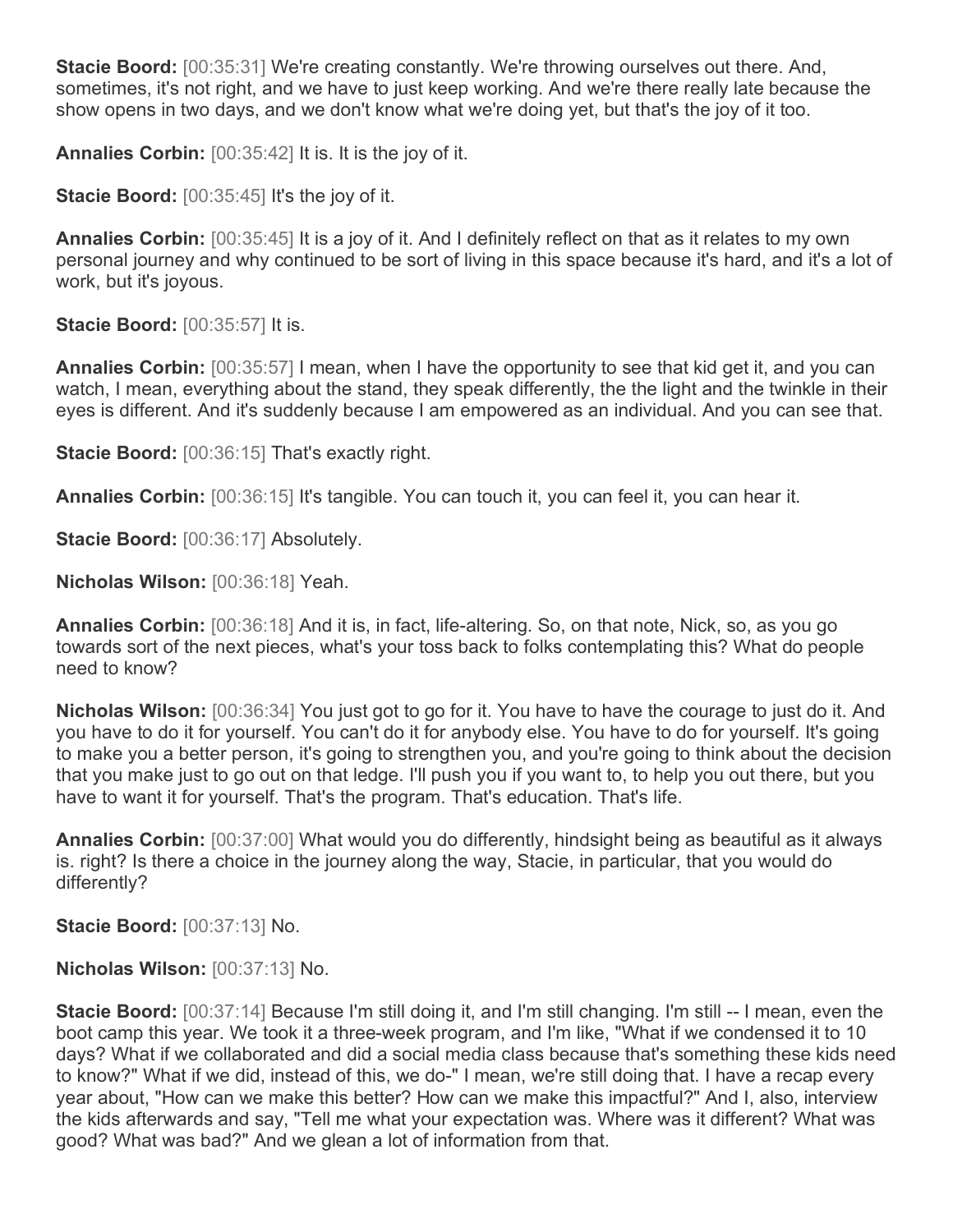**Nicholas Wilson:** [00:37:52] It's really hard to regret anything that we've done because we reflect on it to see why it didn't work, and what we can do better, rather than, "Oh, no. We should have done that." It's like, "You know what, we did that. This is why it was effective. This is why it doesn't work. Let's try something else.".

**Stacie Boord:** [00:38:05] The only regret I can honestly say that I've ever had was my first year, this punk kid didn't read his schedule right, and he didn't show up for his soundcheck, but he showed up the day of the show." I was going to not let him do it, but it kind of got a little bit of pressure of, "Well, he's a kid who loved it." And I let him do it, and he was underprepared. He was underprepared. He did not perform to the level that he should have. And I would have -- He would have been better served, and I would have been better served if I said, "No, you're out. And go have your parents pick you up.".

**Stacie Boord:** [00:38:43] That's what I do now, but it was my first time, and I thought, "Well, maybe I'm being too hard." And then I realized, "No. You know what, actually, that's not been tough. That's been truthful." And that's the thing, a good teacher is honest. Honest of whether, "I don't know whether you can do this or not. We're going to try it together," that's honest, or "You're getting in your own way", or "This is not going to be your thing."

**Stacie Boord:** [00:39:06] Sometimes, it's -- I honestly think like, "I know you think of yourself as a singer. This is not your strength. Not right now. Maybe it will be, but this is the reality where we are right now. But I'll help you if you want to make that your strength. But to be honest, just as a little heads up, you're doing really well over here. I know you feel like you don't have any experience, but you got a natural knack for this. You ought to think about this." So, yeah.

**Annalies Corbin:** [00:39:28] Yeah. But at the end of the day, you're still learning.

**Stacie Boord:** [00:39:32] Yes.

**Nicholas Wilson:** [00:39:33] Yes.

**Annalies Corbin:** [00:39:33] You're still completely engaged in this process, and learning, and thinking, and making changes. And I guess, one of the things that I love, love, love so much about this program is that it's not dependent on an expectation tied to a grant or a cycle of an initiative. As things come and go over the years, I have watched you guys as an organization keep the educational endeavor, not just alive, but grow it, foster it, create the next version. It's completely outside of the scope and sphere of traditional expectation. And so, for that, a giant thank you for everything that you guys do. It's an amazing program. And I want to thank you for joining me today. I know that the listeners will get a lot out of hearing your story.

**Nicholas Wilson:** [00:40:31] Thank you.

**Annalies Corbin:** [00:40:31] So, thank you.

**Stacie Boord:** [00:40:31] Well, thank you so much for having us.

**Nicholas Wilson:** [00:40:33] Thank you for having us.

**Stacie Boord:** [00:40:33] And thanks for being on my journey with me.

**Annalies Corbin:** [00:40:34] Oh, absolutely. I wouldn't trade it for anything. So, thanks.